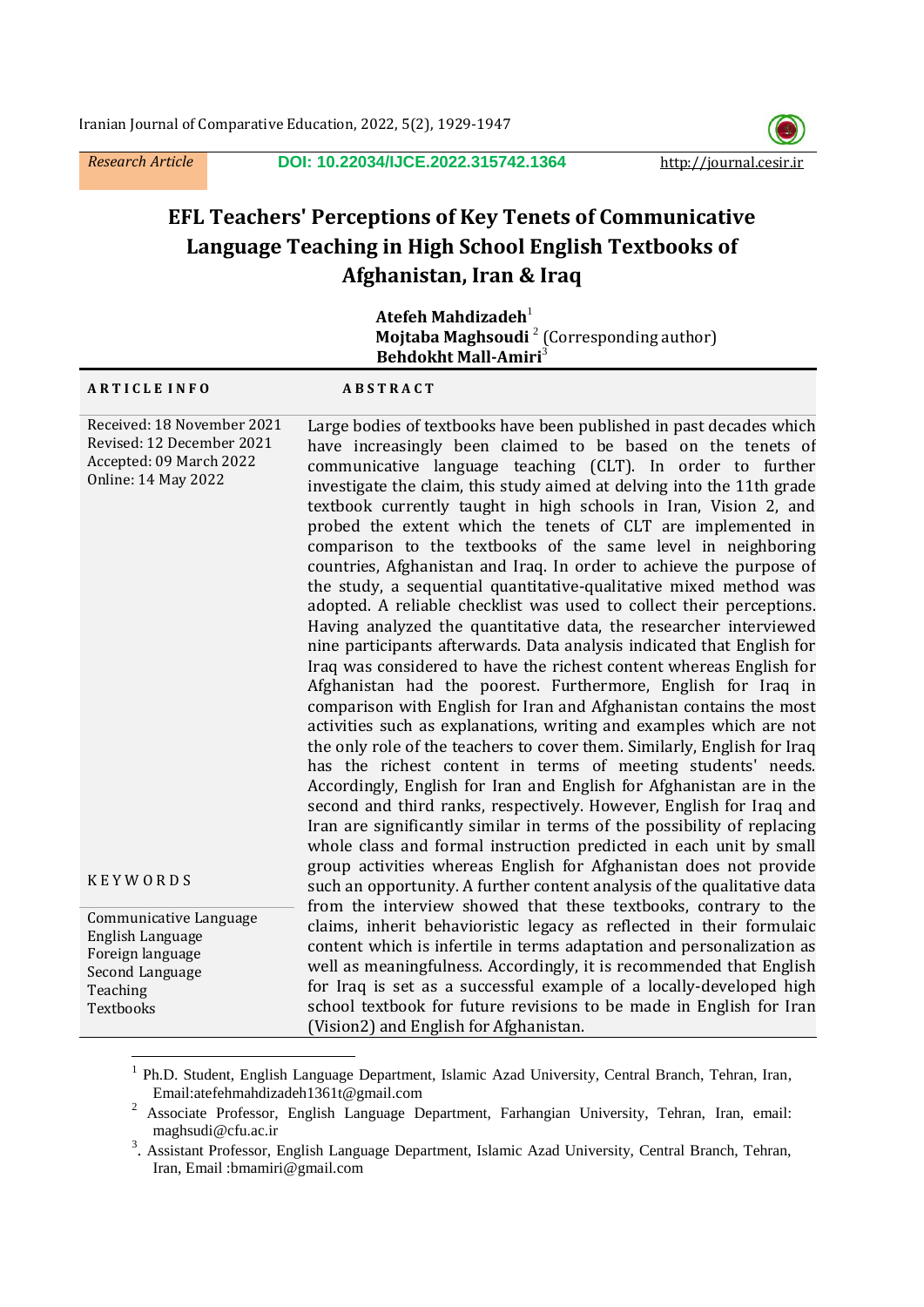## **1. Introduction**

 Understanding Textbook is the most commonly used form of instructional material in English teaching programs and is considered to be a fundamental component of such programs since it provides a uniform structured content format. High school textbooks are convenient and compact means of bestowing notional authority and providing a record of what has to be taught and a point of reference for high school teachers (Cunningsworth, 1995; Haycroft, 1998; Litz, 2005).

According to their prominent role in teaching English as a foreign language, it is sensible to assess them in terms of theoretical and practical aspects of current pedagogy and to evaluate their limitations and potential (Nunan, 1991). Although there have been a wide range of studies on nonpedagogical aspects of Iranian high school textbooks such as stereotyping or cultural biases (Beiki & Gharaguzlu, 2017); language-culture issues (Goodarzi & Weisi, 2020); and linguistic authenticity (Khodabandeh & Mombini, 2018), little attention has been paid to current communicative foreign language teaching pedagogy in these nation-wide textbook series, Prospect and Vision. In addition, most of the recent research conducted in Iran on the current high school textbooks have not adopted a comparative perspective in which the Iranian locally developed material is contrasted with its counterparts from other countries.

To fill in this gap, this study attempted to delimit the scope of current Iranian high school English textbooks evaluation to the main tenets of communicative approach to L2 teaching (CLT) which has been claimed to be met as the foundation of authoring Prospect and Vision. Moreover, this study, unlike many previous ones, adopted a comparative perspective to shed a lime light on the potentials and shortcomings of this locally developed textbook. In doing so, the researchers attempted to select two other locally developed high school textbooks from Afghanistan and Iran which share considerable social and cultural values with Iran to form a sensible platform of comparative evaluation of textbooks. Generally, communicative approach to language teaching is seen as "language techniques are designed to engage learners in the pragmatic, authentic, functional use of language for meaningful purposes. Organizational language forms are not the central focus but rather aspects of language that enable the learner to accomplish those purposes" (Brown, 2001, p. 43). However, it is definitely challenging to put an authentic version of CLT into practice.

Since the textbooks evaluated in this research are claimed to have incorporated CLT, in order to evaluate these textbooks, the extent to which the main tenets of CLT are met has to be evaluated. In order to do so, according to Holliday (1994), evaluators need to consider the developmental nature of CLT rather than the serial perspective pre-dating it: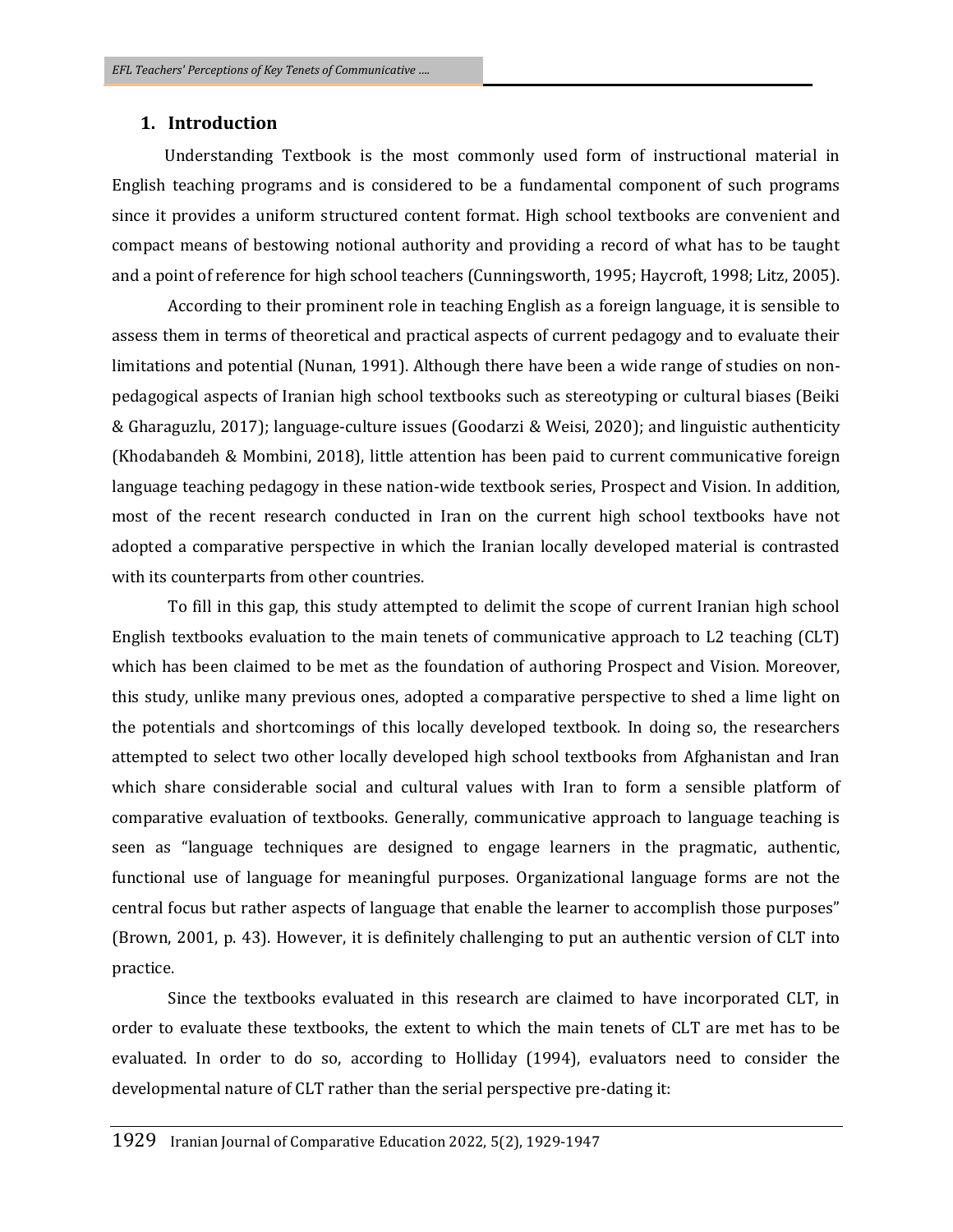The serial view sees communicative language teaching as just another method to be considered amongst all the others. A developmental view, on the other hand, sees the advent of communicative language teaching as an important breakthrough … Once this breakthrough is appreciated, it is no longer possible to go back to choose an earlier method if communicative language teaching does not appeal. What is needed is a further development of the communicative approach (p. 166).

Accordingly, it may be argued that the pedagogical challenges which have to be resolved in so-called communicative textbooks are their effectiveness in terms of conceptual organization, and meaningful integration, as well as personalization which crisscross with design and organization of textbooks, and selection and adaption of material.

> "Design is the level of method analysis in which we consider (a) what the objectives of a method are; (b) how language content is selected and organized within the method, that is, the syllabus model the method incorporates; (c) the types of learning tasks and teaching activities the method advocates; (d) the roles of learners; (e) the roles of teachers; and (f) the role of instructional materials." (Richards & Rodgers, 2001, p. 24)

This implies that the older presentation-practice-production (PPP) model is no longer applicable as an organizing principle of many communicative textbooks. Considering meaningful integration, as a cohesive unifying CLT principle for staging instructional content, sequencing and staging of the teaching material is based on both cognitive and language factors (Willis & Willis, 1996; Chen, 2021). In accordance with such an approach pedagogical tasks are recognized and included in textbooks to pave the way for negotiation of meaning and interaction (Hall & Hewings, 2001; Wei et al., 2018). Moreover, meaningful integration implies that each stage is sequenced in a way that a teaching unit facilitates the next one and or consolidates the preceding one so that an integrated 'whole' is created.

Accordingly, conceptual organization gains significance and the type of syllabus and curricular assumptions is important. Although notional functional syllabi were initially introduced to organize communicative textbooks contents, later they were accused of featuring similar effects to those of a structural syllabus associated with PPP (Lightbown & Spada, 2001), and unpredictability acquired elements and order (Long 1988). CLT syllabus is expected to bring opportunities for learning via interaction (Hall & Hewings 2001) away from dividing or categorizing L2; that is, the abstract realm of language system sacrificed to pave the way for transaction and interaction (Brown 2000). Hence "real-world" topics are more effective bases for conceptual organization of CLT textbooks as they are more comprehensive and inclusive than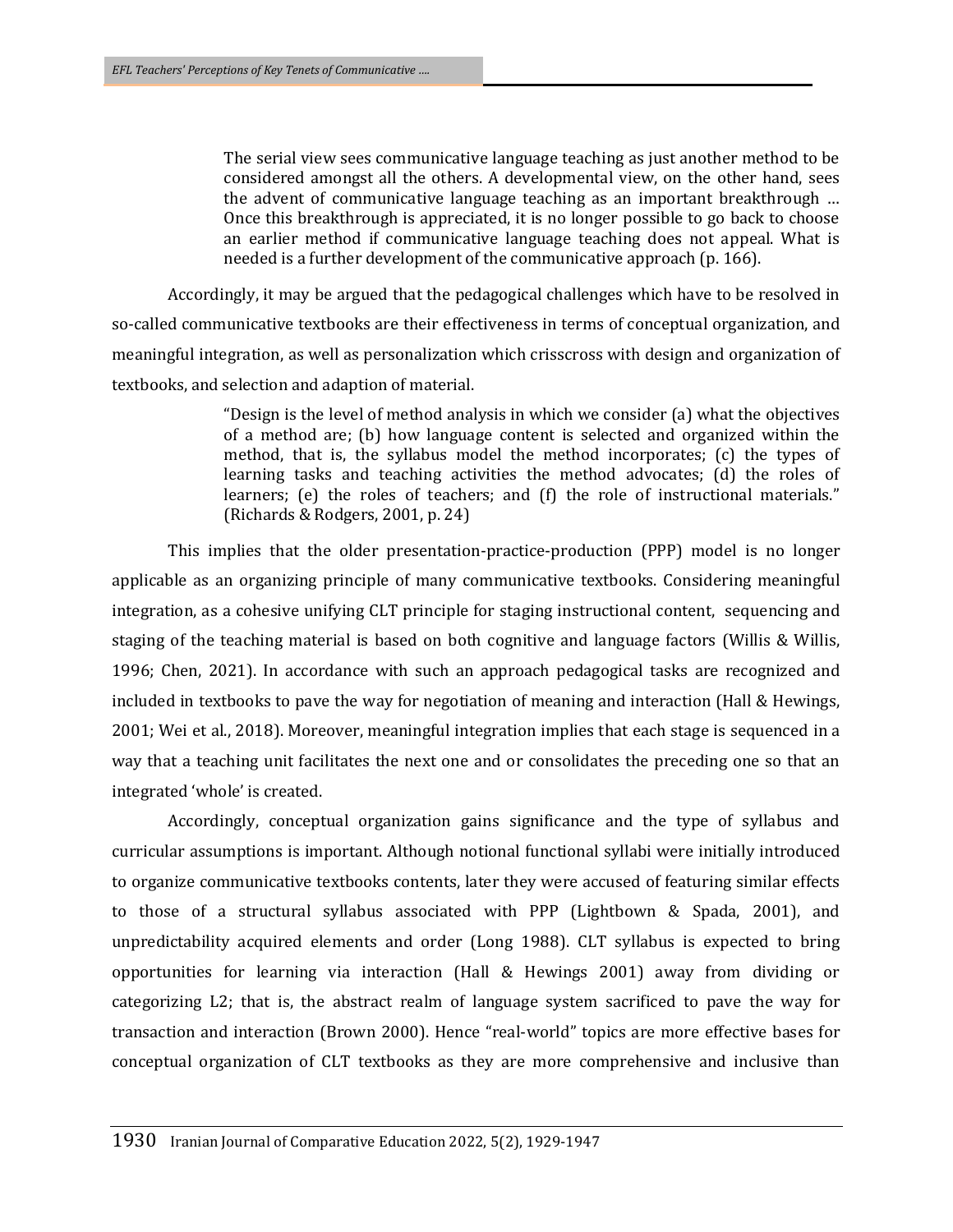functions or notions. This implies that topics can be pedagogically expanded and contextually adapted to meet the integration and personalization underpinnings of CLT.

> "For teachers who are required to use a certain text, course development is the adaptation of the text, for the content of the text determines the content of the course. However, the text is not the course; rather, what the teacher and students do with the text constitutes the course. Textbooks are tools that can be figuratively cut up into component pieces and then rearranged to suit the needs, abilities and interests of the students in the course. The material in a textbook can be modified to incorporate activities that will motivate students and move them beyond the constraints of the text." (Hall & Hewings, 2001, 188)

This implies that the current CLT paradigm, unlike previous structural syllabus promoting a "conventionalized set of procedures to fit all contexts" (Brown 2001, p. 15), accounts for individual differences such as age, interest, etc., linguistic variation, learner motivation, and unpredictability of learner's language use (Brown 2001). In other words, CLT is open to variation and accounts for inadequacy of prescriptive and pre-determined methodologies. This is also debatable under the core concept of adaptability of the content and is sometime discussed under the term "emergent methodology" as emphasized by Holliday (1994, p. 177), and Edge (1996, p. 11) which counts on the "professional expertise" of EFL teachers in handling teaching-learning variables and adapting material to emerging conditions. Accordingly, communicative textbooks need to include enough room for anticipative and facilitative adaptation of material, e.g. personalization.

Based on the aforementioned tenets of CLT, textbooks need to contain built-in expanding and enriching alternatives to account for a variety of pedagogical tasks, learning styles, presentation techniques, and expected outcomes. In other words, textbooks need to be adaptable and exploitable in terms not only topic but also language options and scope. That is, textbooks need to be evacuated from imposed prescriptive content pre-empting, co-opting, or ignoring, authentic and personally participation of learners which promoted learners' engagement via personalization (Rahman et al., 2018).

Personalization, as elaborated above, is seen as means of raising learner's intrinsic motivation and investment in teaching-learning process. Thus, creative learner involvement which goes beyond mere classroom participation to learner's share in decision making is expected to be promoted in communicative textbooks rather than pre-determined situations, specified role options and preplanned language (Rahman & Pandian, 2018). Accordingly, textbook need to feature scaffolding space for appropriate learner scenarios and welcoming language options promoting learner engagement and investment in teaching-learning process. In other words, communicative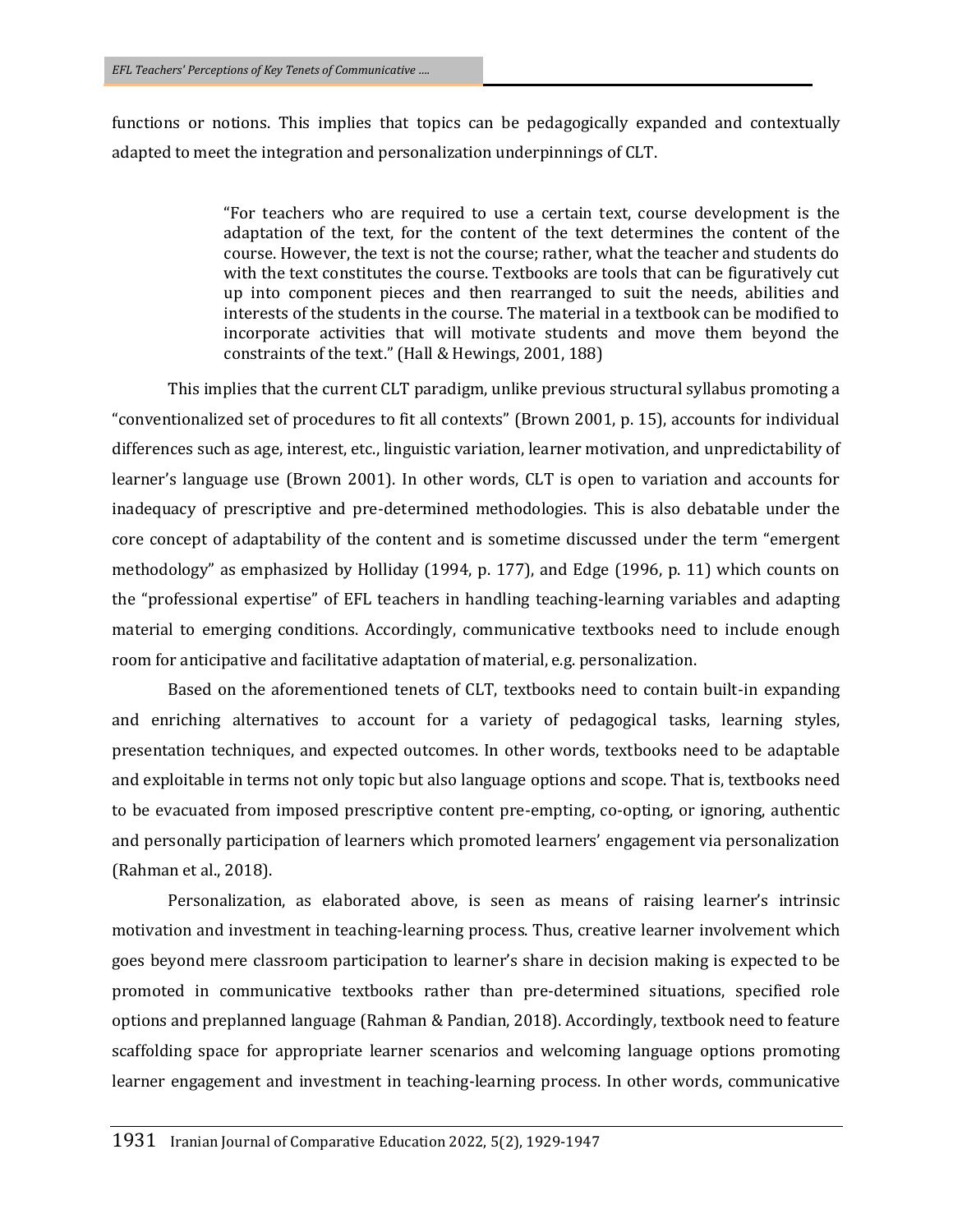textbooks need to be flexible enough to not only liberate teachers from publisher/author's direct control and curb their dependency on textbook frames but also provide relative freedom for learners in the process of deciding on material and content to be taught (Tomlinson, 2003). Based on the purpose of the study and the elaborated tenets of CLT, the following research questions guided this study:

> 1- How do EFL teachers perceive key tenets of CLT in high school English textbooks of Afghanistan, Iran and Iraq?

> 2- What are the aspects of similarities and differences of the high school English textbooks of Afghanistan, Iran and Iraq in terms of adherence to the key tenets of CLT, as perceived by EFL teachers?

## **2. Research Method**

 The present study enjoyed a sequential quantitative-qualitative mixed method. The quantitative method of the study was a survey design to probe the participating teachers' perceptions of the teaching materials aimed to be evaluated in this study, namely, English for Afghanistan, English for Iraq and English for Iran (Vision2). That is, the variable was teachers' perceptions of the textbooks in terms of including the tenet of CLT which was measured on an interval scale. Moreover, based on the results of the quantitative analysis, a semi-structured interview was employed to collect qualitative data to especially shed more light on the observed differences among these three textbooks. It is worth mentioning that the textbooks for comparative approach to the comparison of the material developed in these three countries were adopted due to the fact that Afghanistan, Iran and Iraq are socio-culturally similar, especially, in terms of cultural and religious values. Additionally, the language teaching context of these countries are very similar considering the role of English as a foreign language in these countries and their being located in expanding circle (Kachru, 1986). However, it has to be mentioned that these countries are to some extent different in terms of educational resources in terms educational facilities and human resources, to name a few. These three countries are also dissimilar to some extent in terms of their official foreign language policy and their demographic distribution of learners in terms of cultural and religious background.

The sample of the study included junior and senior high school teachers holding postgraduate degrees in teaching English as a foreign language who were selected via convenient sampling method from different cities, namely, Arak (n= 7), Babol (n= 5), Bandar-Abbas (n= 5), Isfahan (n= 9), Mashhad (n= 5), Tabriz (n= 6), Tehran (n= 13). The participants were 50 Iranian high school (22 female and 28 male) teachers selected conveniently. Their ages ranged from 39 to 47. They all held MA in language teaching except one who had a PhD in teaching English. Among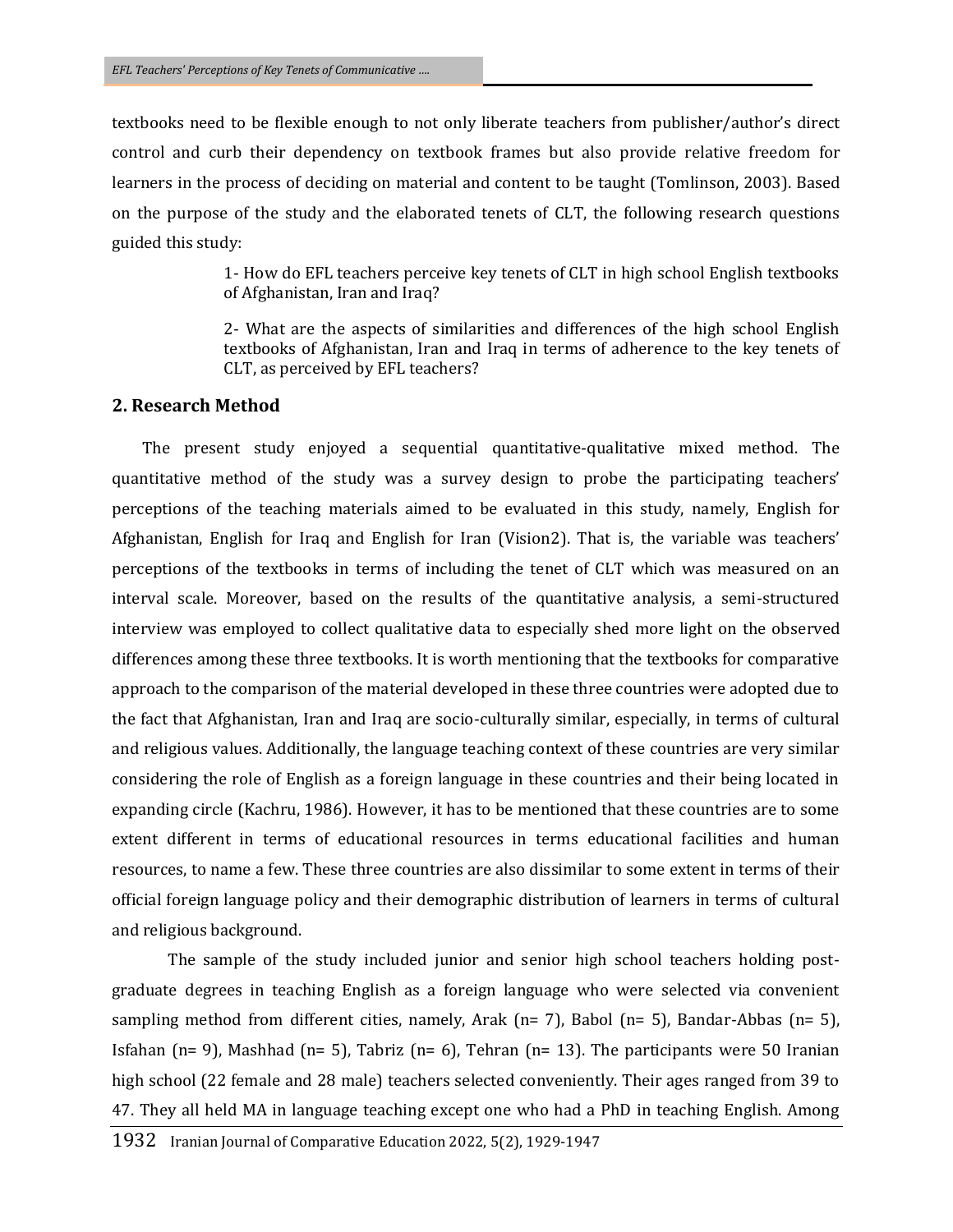these teachers who participated in the quantitative survey stage were 9 (4 female and 5 male) volunteers who agreed to take part in the qualitative phase, the interview, aiming at in-depth critical investigation of their perceptions.

Three textbooks were evaluated in this study. The first one was Vision 2 authored by a committee of Iranian textbook writers and published by the Ministry of Education in 2021 in 108 pages. It encompasses three units each of which covers between 26 to 32 pages. Unit one (Understanding People), unit two (A Healthy Lifestyle), and unit three (Art and Culture) feature the same format and layout. Each section begins with a warm-up vocabulary section followed by a conversation and a listening comprehension questions. New words are introduced next and the reading comprehension section appears afterward. Then, grammar lesson and exercises appear, and are followed by a listening and speaking section which focuses on an speech event such as shopping and asking for prices (in unit one). Additionally, pronunciation activities appear in this section. Writing section which dominantly includes controlled writing activities appear in the final section of each unit. It is claimed that the textbook is promoting CLT approach while emphasizing Islamic-Iranian cultural values, meaningful content, appropriate feedback provision and constructive learning experiences.

The second one was English for Afghanistan (Grade 11), which was developed by the Directorate General of Curriculum Development & Compiling of Textbooks under the supervision of the Ministry of Education of Afghanistan in 2011. The book consists of 12 units as follows: (1) Fire, (2) Safety in the Home, (3) The Spread of Islam, (4) The Food which We Eat, (5) Afghanistan Yesterday and Today, (6) The Environment, (7) Oil, (8) Communication, (9) A Refreshing Drink, (10) Olympic Games, (11) Shopping, (12) Health Care. The book is published in 198 pages, and each unit covers between 10 to 19 pages. Each unit begins with a discussion section followed by a reading comprehension section. Word study and grammar sections come next. The unit continues second reading comprehension section proceeded by a writing section. The third reading comprehension section appears as the final section of each unit. The authorial group of the textbook claimed this textbook is aimed at connecting language, religion and culture, providing motivating content, increasing learning opportunities through interaction, integrating language skills and group work.

The third textbook was English for Iraq originally authored by Caroline de Messieres and revised by the Editorial and Adaptation Committee of the Ministry of Education of the Republic of Iraq in 2014. The book was published in 174 pages including eight units each of which cover between 10 to 15 pages. Unit 4 and 8 are dedicated to review of the previous units and the other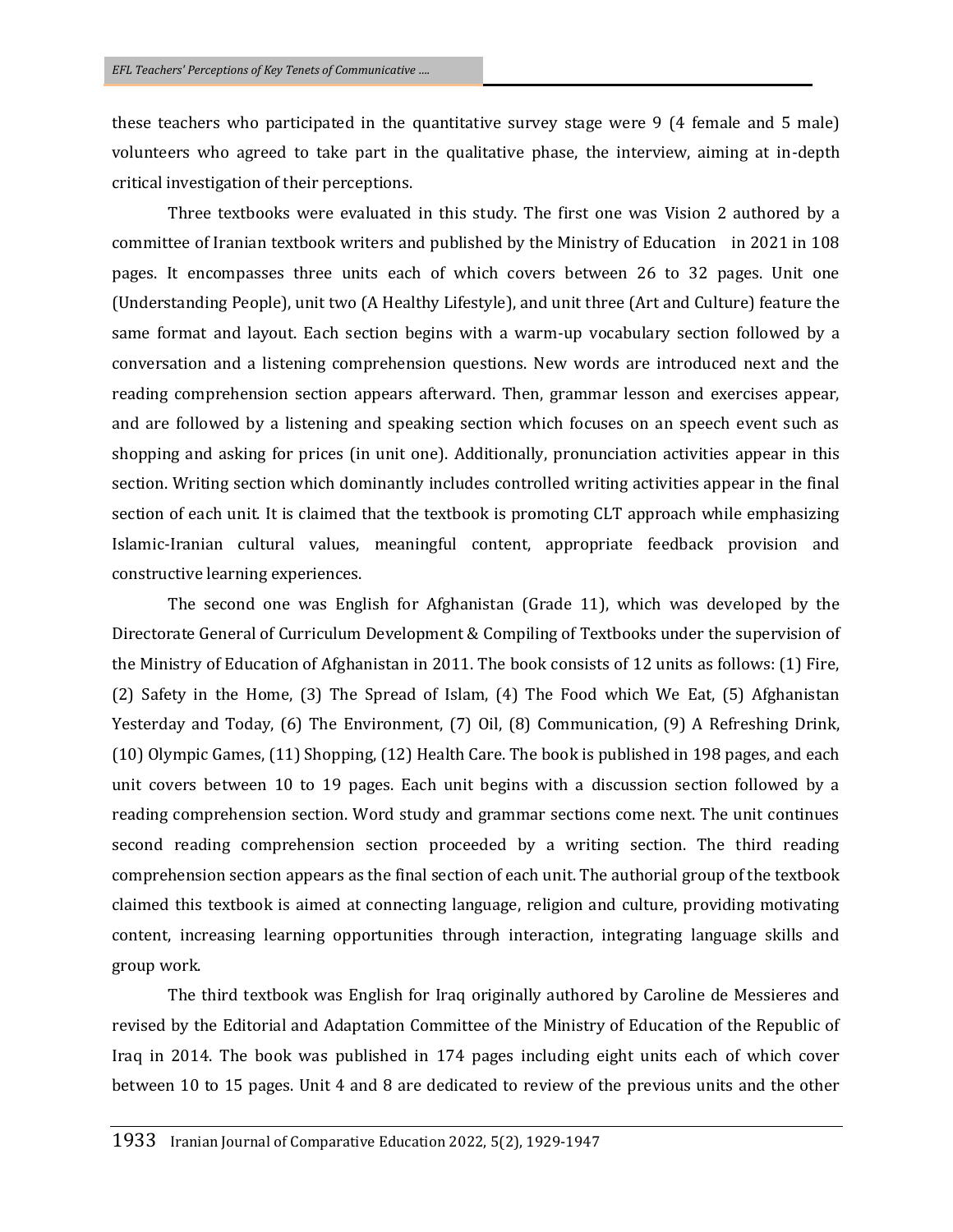units cover a variety of topics as follows: (1) Language Learning, (2) Education, (3) Travel, (4) Family and Friends, (5) Health and Fitness, (6) Science and Technology. Each unit begins with a listening comprehension section followed by an academic reading comprehension section. The vocabulary section and the grammar section, which is related to a language function, come next. A writing section and a further listening comprehension section are the ending sections of each unit. The textbook also contains a list of grammars and functions reference, checklist for written work, transcripts, and new words.

A checklist encompassing the major principles of CLT (group work, error correction quality and quantity, the significance of grammar, learner role and contribution, and teacher role) based on Razmjoo and Riazi's (2006) instrument including 18 items followed by a five-point Likert scale ranging from (1) totally disagree to (5) totally agree. The maximum possible score indicating the most favorable attitude was 120, whereas 24 was the minimum score indicating the most unfavorable attitude. To determine the validity of the checklist, in a pilot study, a factor analysis was conducted resulting in six factors including, group work (3 statements), significance of grammar (5 statements), teacher role (6 statements), and learner role (4 statements). Using Cronbach alpha, the reliability of the checklist was calculated to be 0.79.

The study began with developing an evaluation checklist and confirming its validity and reliability via piloting it among 20 high school teachers in Arak ( $n= 4$ ), Isfahan ( $n= 6$ ) and Tehran (n= 10). Having written the items based on the original instrument developed by Razmjoo and Riazi (2006), the preliminary data were collected and further inferential statistical analyses were conducted. Having confirmed the usefulness of the instrument, the researchers distributed it among the 50 participants who had enough time to answer the items on a five-point Likert scale. It is worth mentioning the teachers were informed about the purpose the study and were assured that their responses would be used for this research only.

The participants were asked to complete the checklist three times with a five- to seven-day interval having thoroughly reflected on each textbook. Accordingly, each participant filled three checklists, each of which for a separate textbook. Since a quantitative survey provides a shallower focus than a qualitative one, a qualitative survey was also used to further the enquiry through a holistic and interconnected evaluation of the textbooks (Fowler, 2002). Accordingly, the researchers had the opportunity to access further explanation or qualification of the participants' reflections while they freely expressed their opinions (Dornyei, 2010) which may form a smallscale but informative basis for in-depth evaluation (Bell 2010). The interviews were voice recorded and then transcribed.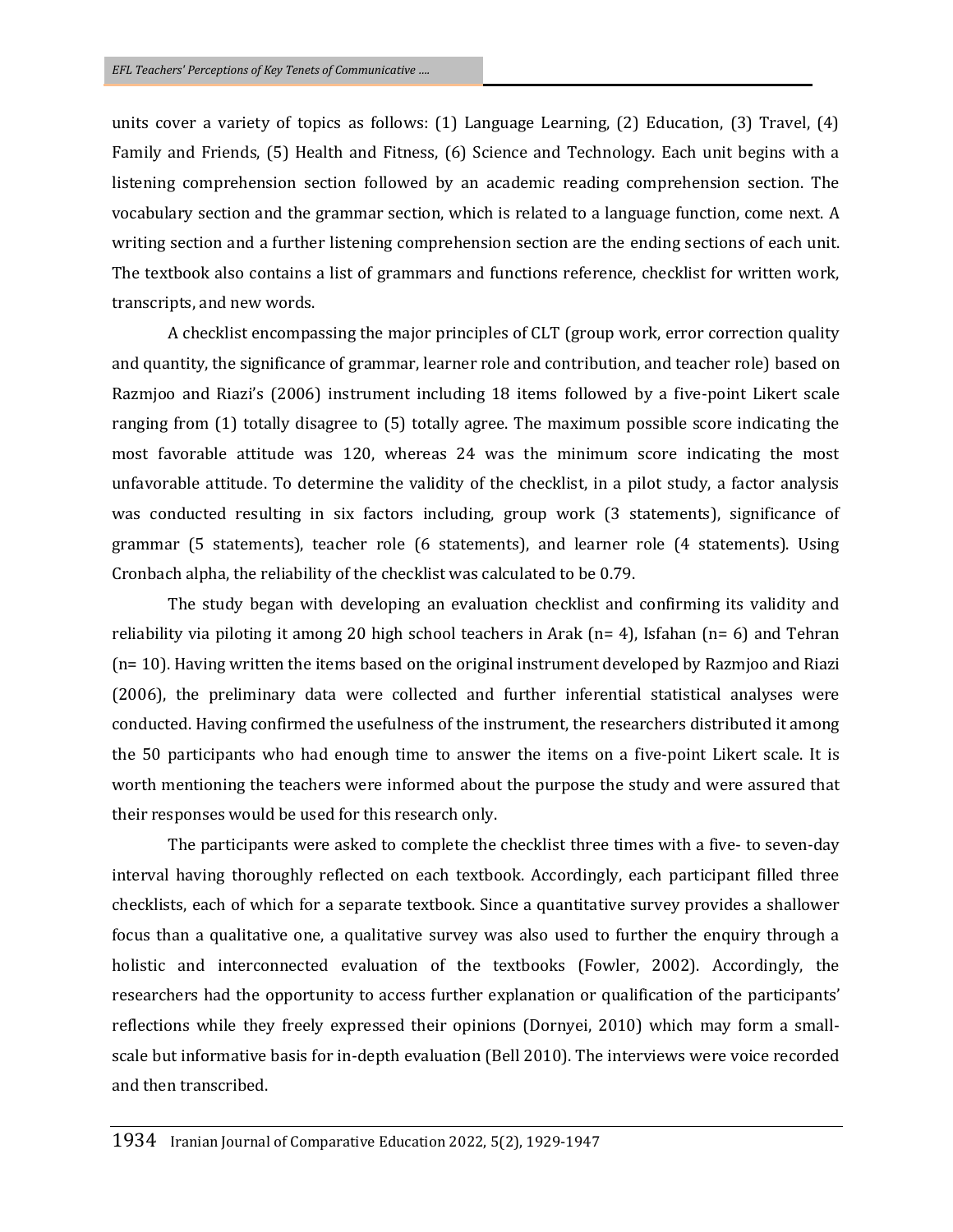Nine out of 50 participating teachers were volunteered to take part in a semi-structured interview in which they commented, complimented and criticized different aspects of the three textbooks which they had been reflecting on for a week. They were asked to critically reflect on the three textbooks in terms of their potentials for implementing the main tenets of CLT, as elaborated in this study. The interview questions were design based on the key principles of CLT highlighted in the related literature and were slightly modified after being piloted with two high school teachers other than those participated in the interviews. The interview questions mainly aimed at investigating the teachers' ideas with regard to the potentials of the three textbooks in terms of adaptability, personalization, meaningfulness and emergence of the contents. The participants were interviewed on one-on-one basis via video-call in Persian and each session lasted no more than 20 minutes. Descriptive statistics, frequency and percentage were used to report the teachers' evaluation of the different aspects of textbooks based on CLT principles. Furthermore, chi-square test was used to compare the observed statistics for the three textbooks.as previously mentioned, the interviews were voice-recorded and then transcribed. Content analysis of the interview transcriptions were conducted through coding and classifying them into themes.

#### **3. Findings**

 The results of the quantitative analysis of the data collected via the checklists are presented first and the findings from qualitative analysis of the data from the interviews are explained. As elaborated earlier, 50 high school teachers participating in this study evaluated the three textbooks from Afghanistan, Iran and Iraq separately and reported their evaluation on three separate copies of the checklist. The frequencies and percentages of their responses were calculated and then compared to draw their general attitude toward CLT features of these three textbooks (Table 1). In order to have a better presentation of the results, the alternatives showing agreement (Strongly Agree and Agree) and the ones showing disagreement (Strongly Disagree and Disagree) were combined (Table 1).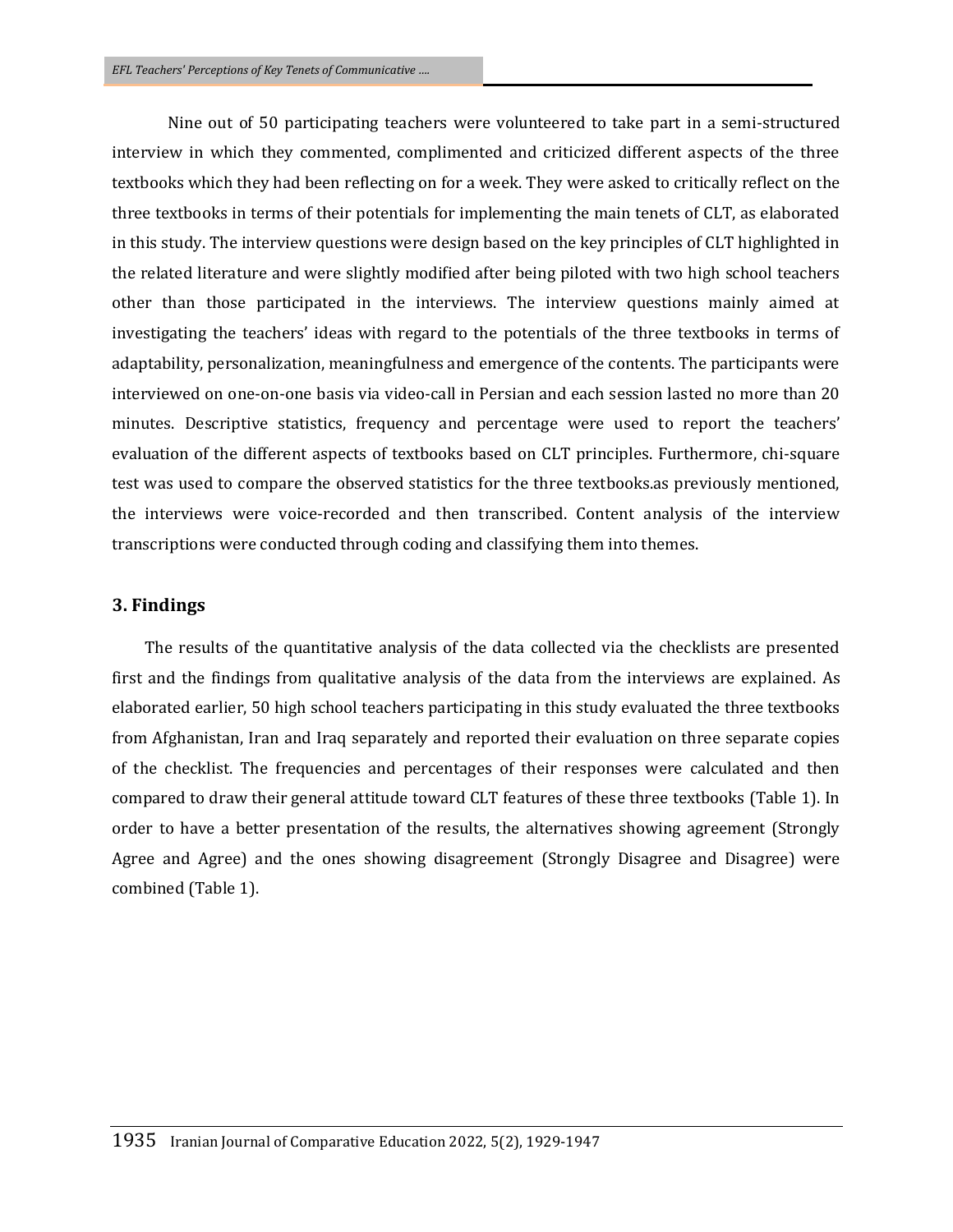| I<br>× |  |  |  |
|--------|--|--|--|
|--------|--|--|--|

Teacher Attitude in Terms of Frequency and Percentage

| Items                                         | Textbook                                       |             | Agree |                | Undecided      |                  | <b>Disagree</b> |  |
|-----------------------------------------------|------------------------------------------------|-------------|-------|----------------|----------------|------------------|-----------------|--|
|                                               |                                                | $\mathbf f$ | p     |                | $\int$<br>p    |                  | $\int$<br>p     |  |
| 1. Grammatical correctness is                 | English for Afghanistan                        | 18          | 36    | 9              | 18             | 23               | 46              |  |
| emphasized in each unit.                      | English for Iran (Vision2)                     | 24          | 48    | 9              | 18             | 17               | 34              |  |
|                                               | English for Iraq                               | 25          | 50    | 10             | 20             | 15               | 30              |  |
| 2. Group work activities are                  | English for Afghanistan                        | 10          | 21    | 10             | 20             | 30               | 60              |  |
| sufficiently included in each                 | English for Iran (Vision2)                     | 19          | 38    | 16             | 36             | 15               | 30              |  |
| unit.                                         | English for Iraq                               | 40          | 80    | 10             | 10             | $\blacksquare$   | $\blacksquare$  |  |
| 3. Grammar is presented as a                  | English for Afghanistan                        | 12          | 24    | 22             | 44             | 16               | 32              |  |
| means not an end in each unit.                | English for Iran (Vision2)                     | 21          | 42    | 17             | 34             | 12               | 24              |  |
|                                               | English for Iraq                               | 47          | 94    | $\mathbf{1}$   | $\overline{2}$ | $\overline{2}$   | $\overline{4}$  |  |
| 4. There is an opportunity for                | English for Afghanistan                        | 14          | 28    | 11             | 22             | 25               | 50              |  |
| learners to suggest the content               | English for Iran (Vision2)                     | 12          | 24    | 23             | 46             | 15               | 30              |  |
| and activities of the lesson.                 | English for Iraq                               | 21          | 42    | 20             | 40             | 9                | 18              |  |
| 5.<br>Learners are                            | English for Afghanistan                        | 12          | 24    | 21             | 42             | 17               | 34              |  |
| encouraged to                                 |                                                | 22          | 44    | 11             | 22             | 17               | 34              |  |
| take responsibility for their own             | English for Iran (Vision2)<br>English for Iraq | 32          | 64    | 6              | 12             | 12               | 24              |  |
| learning.                                     |                                                |             |       |                |                |                  |                 |  |
| 6. Opportunities are provided                 | English for Afghanistan                        | 11          | 22    | 23             | 46             | 16               | 32              |  |
| for teachers' feedback on the                 | English for Iran (Vision2)                     | 19          | 38    | 17             | 34             | 14               | 28              |  |
| appropriateness.                              | English for Iraq                               | 31          | 62    | 8              | 16             | 11               | 22              |  |
| 7. The role of teacher as an                  | English for Afghanistan                        | 33          | 66    | 10             | 20             | 7 <sup>1</sup>   | 14              |  |
| "authority" and "instructor" is               | English for Iran (Vision2)                     | 23          | 46    | 15             | 30             | 12               | 24              |  |
| not promoted.                                 | English for Iraq                               | 10          | 20    | 27             | 54             | 13               | 26              |  |
| 8. The learner-centered                       | English for Afghanistan                        | 7           | 14    | 23             | 46             | 20               | 40              |  |
| approach to language teaching                 | English for Iran (Vision2)                     | 19          | 38    | 18             | 36             | 13               | 26              |  |
| is encouraged in every unit.                  | English for Iraq                               | 44          | 88    | $\overline{2}$ | $\overline{4}$ | $\boldsymbol{4}$ | 8               |  |
| 9. The content is organized in a              | English for Afghanistan                        | 28          | 56    | 17             | 34             | 5<br>5           | 10              |  |
| manner which it is impossible                 | English for Iran (Vision2)                     | 23<br>13    | 46    | 22             | 44             |                  | 10              |  |
| to meet the needs of all in a<br>large class. | English for Iraq                               |             | 26    | 3              | 6              | 34               | 68              |  |
| 10. The content moves beyond                  | English for Afghanistan                        | 34          | 38    | 11             | 22             | 5                | 10              |  |
| the knowledge of the rules of a               | English for Iran (Vision2)                     | 21          | 22    | 13             | 26             | 16               | 32              |  |
| language.                                     | English for Iraq                               | 38          | 76    | $\overline{4}$ | $\, 8$         | $\, 8$           | 16              |  |
| 11. Group work activities are                 | English for Afghanistan                        | 17          | 34    | 31             | 62             | 3                | 6               |  |
| practically presented in each                 | English for Iran (Vision2)                     | 21          | 42    | 14             | 28             | 15               | 30              |  |
| unit.                                         | English for Iraq                               | 22          | 44    | 18             | 36             | 10               | 20              |  |
| 12. The teacher needs to have                 | English for Afghanistan                        | 11          | 22    | 31             | 62             | 6                | 12              |  |
| many different roles while                    | English for Iran (Vision2)                     | 23          | 46    | 14             | 28             | 13               | 26              |  |
| teaching this textbook.                       | English for Iraq                               | 36          | 72    | $\, 8$         | 16             | 6                | 12              |  |
| 13. Language is presented as a                | English for Afghanistan                        | 11          | 22    | 10             | 20             | 29               | 58              |  |
| vehicle for doing something.                  | English for Iran (Vision2)                     | 20          | 40    | 11             | 22             | 19               | 38              |  |
|                                               | English for Iraq                               | 38          | 76    | 10             | 20             | $\overline{2}$   | $\overline{4}$  |  |
| 14. Activities such as                        | English for Afghanistan                        | 21          | 42    | 11             | 22             | 18               | 36              |  |
| explanations, writing and                     | English for Iran (Vision2)                     | 18          | 36    | 28             | 56             | $\overline{4}$   | 8               |  |
|                                               |                                                |             |       |                |                |                  |                 |  |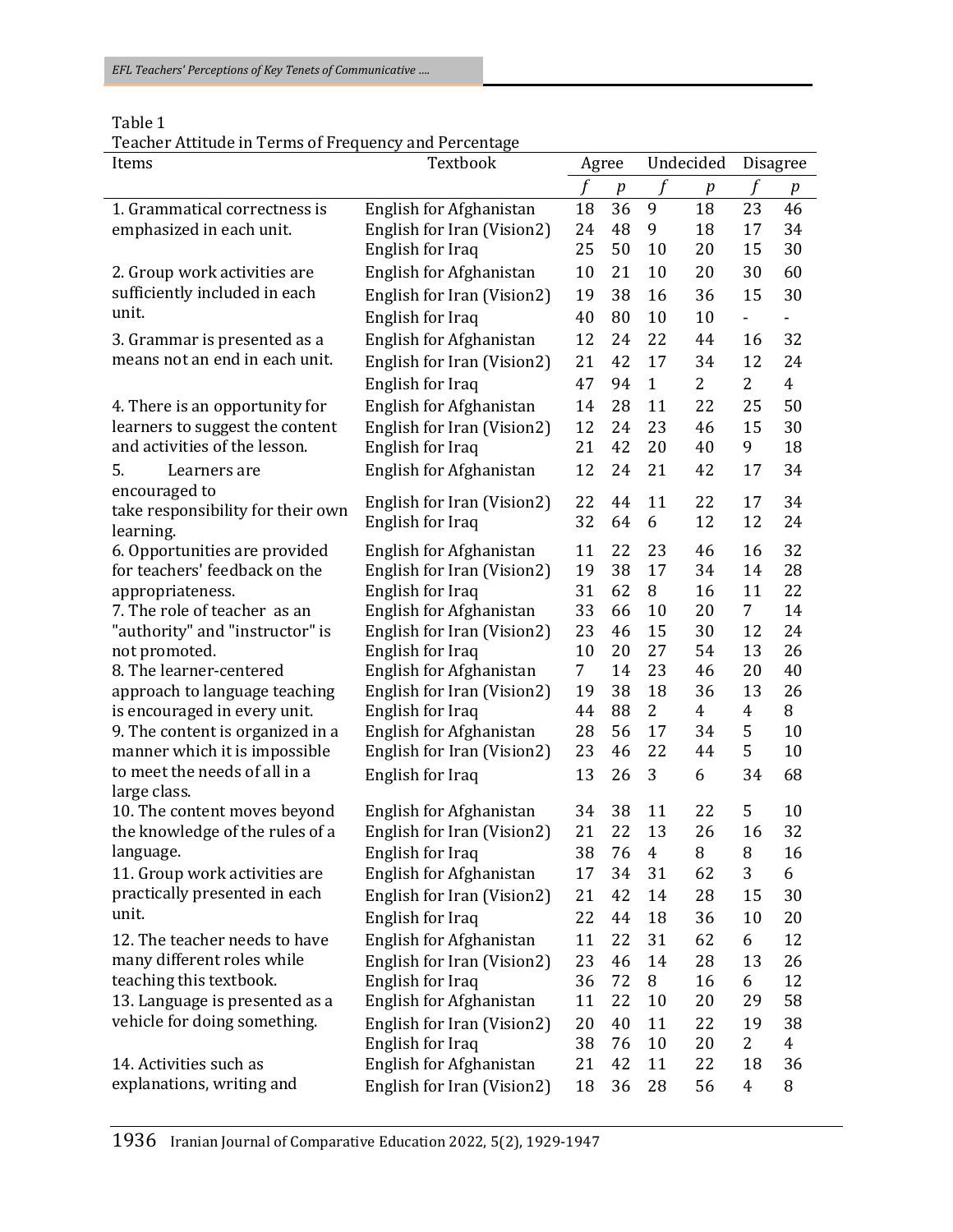| Items                                                                             | Textbook                                                                  |                | Agree            |               | Undecided        |                                     | <b>Disagree</b> |  |
|-----------------------------------------------------------------------------------|---------------------------------------------------------------------------|----------------|------------------|---------------|------------------|-------------------------------------|-----------------|--|
|                                                                                   |                                                                           |                | $\boldsymbol{p}$ |               | $\boldsymbol{p}$ |                                     | p               |  |
| examples are not the only role<br>of the teachers                                 | English for Iraq                                                          | 38             | 72               | 12            | 24               |                                     |                 |  |
| 15. Tasks and activities are                                                      | English for Afghanistan                                                   | 14             | 28               | 19            | 38               | 17                                  | 34              |  |
| based on the students' needs                                                      | English for Iran (Vision2)                                                | 11             | 22               | 32            | 64               | 7                                   | 14              |  |
|                                                                                   | English for Iraq                                                          | 46             | 92               | 2             | 4                | 2                                   | 4               |  |
| 16. Small group work can                                                          | English for Afghanistan                                                   | 11             | 22               | 18            | 36               | 21                                  | 42              |  |
| replace whole class and formal                                                    | English for Iran (Vision2)                                                | 17             | 34               | 26            | 52               | 7                                   | 14              |  |
| instruction predicted in each<br>unit.                                            | English for Iraq                                                          | 21             | 42               | 19            | 38               | 10                                  | 20              |  |
| 17. Direct instruction in the                                                     | English for Afghanistan                                                   | 22             | 44               | 26            | 52               | $\overline{2}$                      | 4               |  |
| rules and terminology of                                                          | English for Iran (Vision2)                                                | 27             | 54               | 17            | 34               | 7                                   | 14              |  |
| grammar is not emphasized.                                                        | English for Iraq                                                          | 22             | 44               | 12            | 24               | 16                                  | 32              |  |
| 18. The teacher must<br>supplement the textbook with<br>other materials and tasks | English for Afghanistan<br>English for Iran (Vision2)<br>English for Iraq | 27<br>42<br>22 | 54<br>84<br>44   | 21<br>4<br>27 | 42<br>8<br>54    | $\overline{2}$<br>4<br>$\mathbf{1}$ | 4<br>8<br>2     |  |

The majority of the participants, according to Table 1, agree that the tenets of CLT such as group work, teaching grammar as a means but not an end, meeting learners needs and encouraging them to take responsibility for their own learning, focus on the appropriateness, and adoption of leaner-centered approach has been better met in English for Iraq than other two textbooks. However, the majority of participants, as reported in Table 1, stated that, with regard to English for Afghanistan and English for Iran (Vision) 2, CLT principles are roughly practical in large classes and sometimes are impractical. Overall, regarding the 18 items of the checklist, the teachers had positive perceptions toward the implementation of CLT principles in English for Iraq whereas they were fewer optimists about the implementation of the CLT principles in Iranian textbook. In addition, it can be argued that they perceived English for Afghanistan to be far from the tenets of CLT.

Furthermore, it can be concluded that the teachers' viewpoints with respect to the implementation of the CLT principles in English for Iran (Vision) 2 is relatively in line with their ideas about English for Afghanistan than those about English for Iraq. This is mainly visible with regard to the items which are related to domains of CLT which promote the instruction of grammar as a means of communication (items 3, 10, 13), the roles a teacher need to play in a class in order to put the potentials of the textbook into practice (items 6, 7, 12, 14, 18), and the learner-centered approach embodied in different sections of the textbooks (items 5, 8, 9, 15). As shown in Table 1, there have been many instances of discrepancy among the perceptions of the participants in terms of the reflections of the tenets of CLT in the material.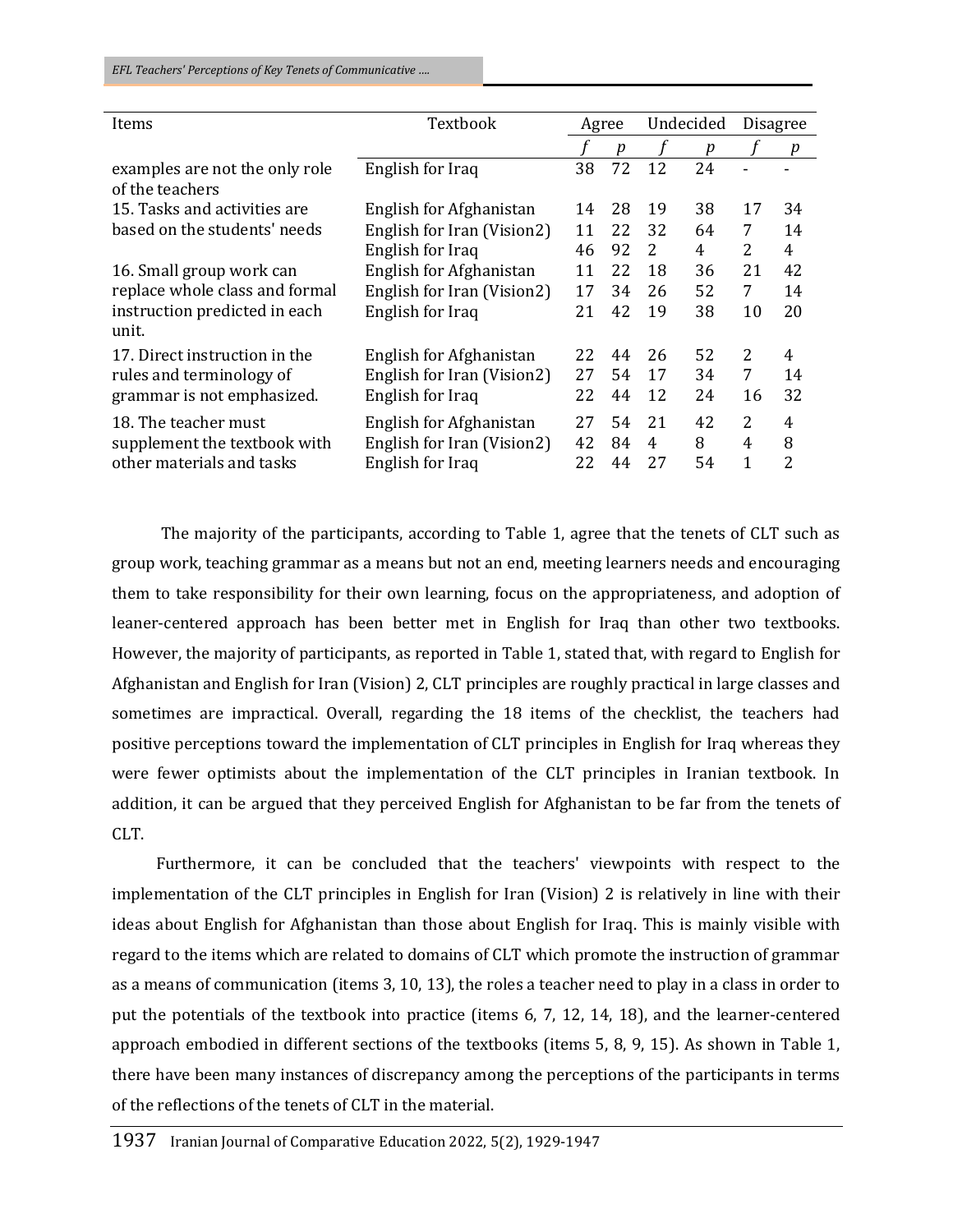In order to further explore their perceptions, a qualitative approach was adopted and the interview data were further analyzed to have a more in-depth understanding of the issue. As stated by Kvale (1996, p. 11):

> "The mode of understanding implied by qualitative research involves alternative conceptions of social knowledge, of meaning, reality, and truth in social science research. The basic subject matter is no longer objective data to be quantified, but meaningful relations to be interpreted.

It was stated earlier that the semi-structured interview data from nine teachers were transcribed and further analyzed using content analysis method through which the data were codified and the emerged codes were categorized under relevant themes. The first question is the most important theme was about the potential of these textbooks for adaptability as one of the tents of authentic, evolving CLT. With this regard, eight teachers believe that English for Afghanistan is poorly adaptable and 5 teachers believed so about 2 since:

> "There are few exercises in English for Afghanistan and English for Iran (Vision) 2 that encourage students to use language they know to talk about shared knowledge of the world they experience, or would help them face a gap whereby the teacher can rescue them by introducing new language" (Participant 4)

The main reason may be the fact that these textbooks are coated by communicative exercises which actually supplement structure based syllabi. As Participant 2 said,

> "Much of the language in Afghan and Iranian textbooks is already laid out so that the students have to just go through the exercises on after another. They seem to be written for classrooms where students have limited language ability and motivation and need to be spoon-fed and do a series of exercises to see and practice vocabulary and structure." (Participant 5)

However, six teachers believed that English for Iraq has a good potentiality for adaptability since:

> "There are some activities which potentially allow for … communication… and even low-level students and large classes can experience the realization of communicative activities." (Participant 9)

In addition, inconsistency among the sections of English for Afghanistan was hinder a sound implementation of the tents of CLT, as stated by 4 teachers whereas the participants did not stated any point about inconsistency in English for Iran (Vision) and English for Iraq. As Participant 3 stated: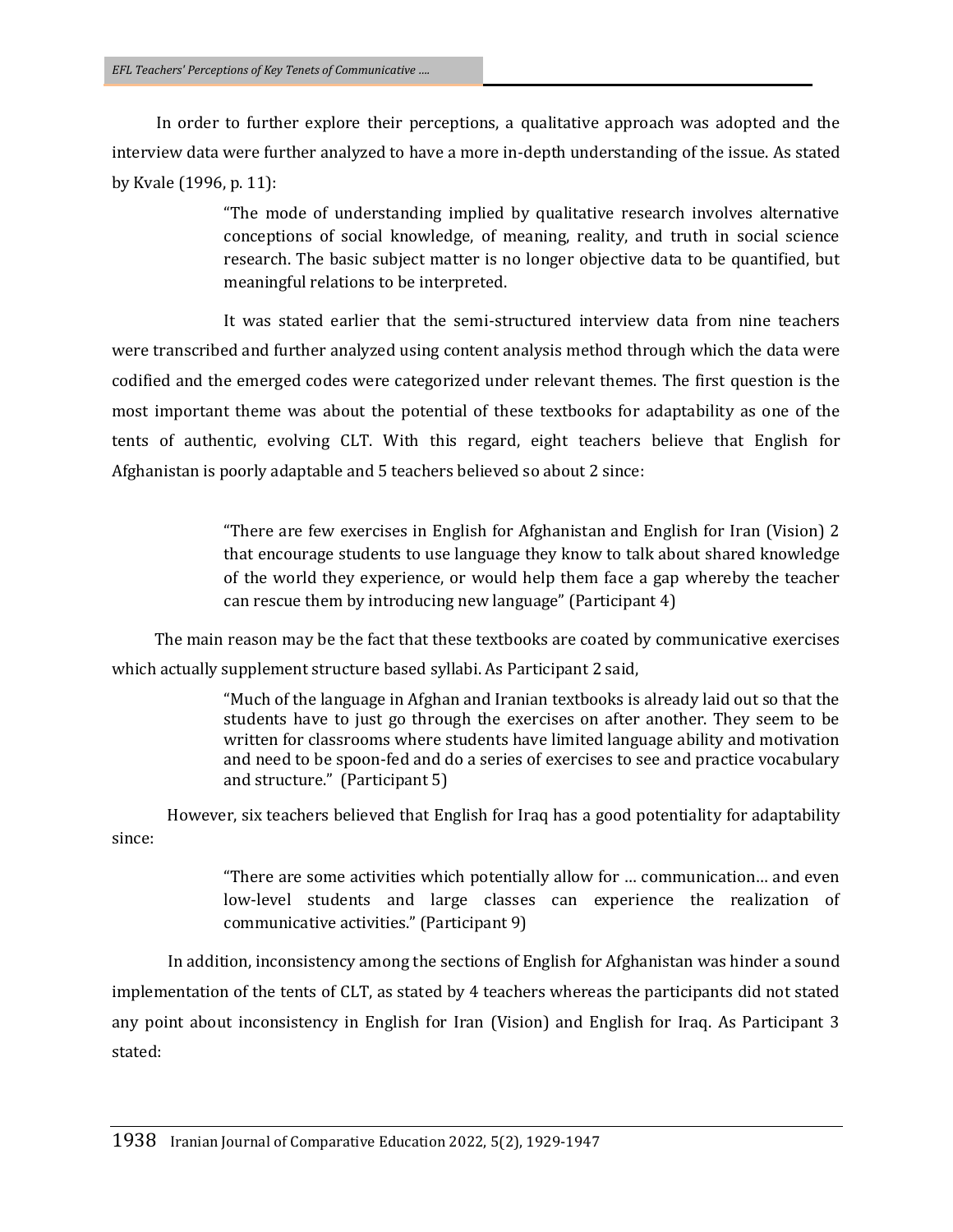"I find the book [English for Afghanistan] patchy and the contents of the units cleverly tied together; however, sometimes the objective is obscure and so the content is unusable."

With regard to personalization, the second main tenet of CLT elaborated previously, seven respondents believed that these three textbooks are average in terms of personalization. While two respondents believed that English for Iraq has a better room for personalization:

> "I find it [English for Iraq] have some tasks that can help learners be genuinely engaged with the content and language." (Participant 7)

However, the English for Iran (Vision) and English for Afghan were thought to be restricted

to controlled activity and provide little room for innovative use content and language to share students' personalized content in a class.

> "Little [personalization exists] in English for Iran (Vision) and almost none in Afghan textbook since they guide students through a set of structured exercises that are restricted to the topic and language presented." (Participant 1)

It is noteworthy that, as eight teachers stated, context is not needed for personalization since:

> "These textbooks are well-adapted with the cultural norms, topics and issues the student may be interested in and little effort is needed to adapt and extend the topics in the textbook based on the particular group." (Participant 3)

Moreover, there seems to a barrier to personalization in all these textbooks in that major adjustments have to make to extend or expand the dialogues and pair work activities.

> "All of them, in general, contain group work activities which are often developed enough, and need expansion and modification. The same goes for the conversation exercises" (Participant 4).

> With regard to the second question, in order to see if the participants considered the

textbooks taught in high schools of Afghanistan, Iran and Iraq similar in terms of their adherence to

the tenets of CLT, the researcher conducted a series of Chi-square tests to compare the perceptions

of the participants as measured in this study. The results of the analyses are shown below in Table 2.

Table 2

Chi-square test for pairwise comparison of teachers perceptions about the reflection of the tents of CLT in the high school textbooks of Afghanistan, Iran and Iraq

| opt in the high behoof tentboons of flighting this fruit and had |                  |                      |                  |
|------------------------------------------------------------------|------------------|----------------------|------------------|
|                                                                  | English for      | English for Iraq $-$ | English for      |
|                                                                  | Afghanistan –    | English for Iran     | Afghanistan –    |
|                                                                  | English for Iran | (Vision)             | English for Iraq |
|                                                                  | (Vision)         |                      |                  |
|                                                                  |                  |                      |                  |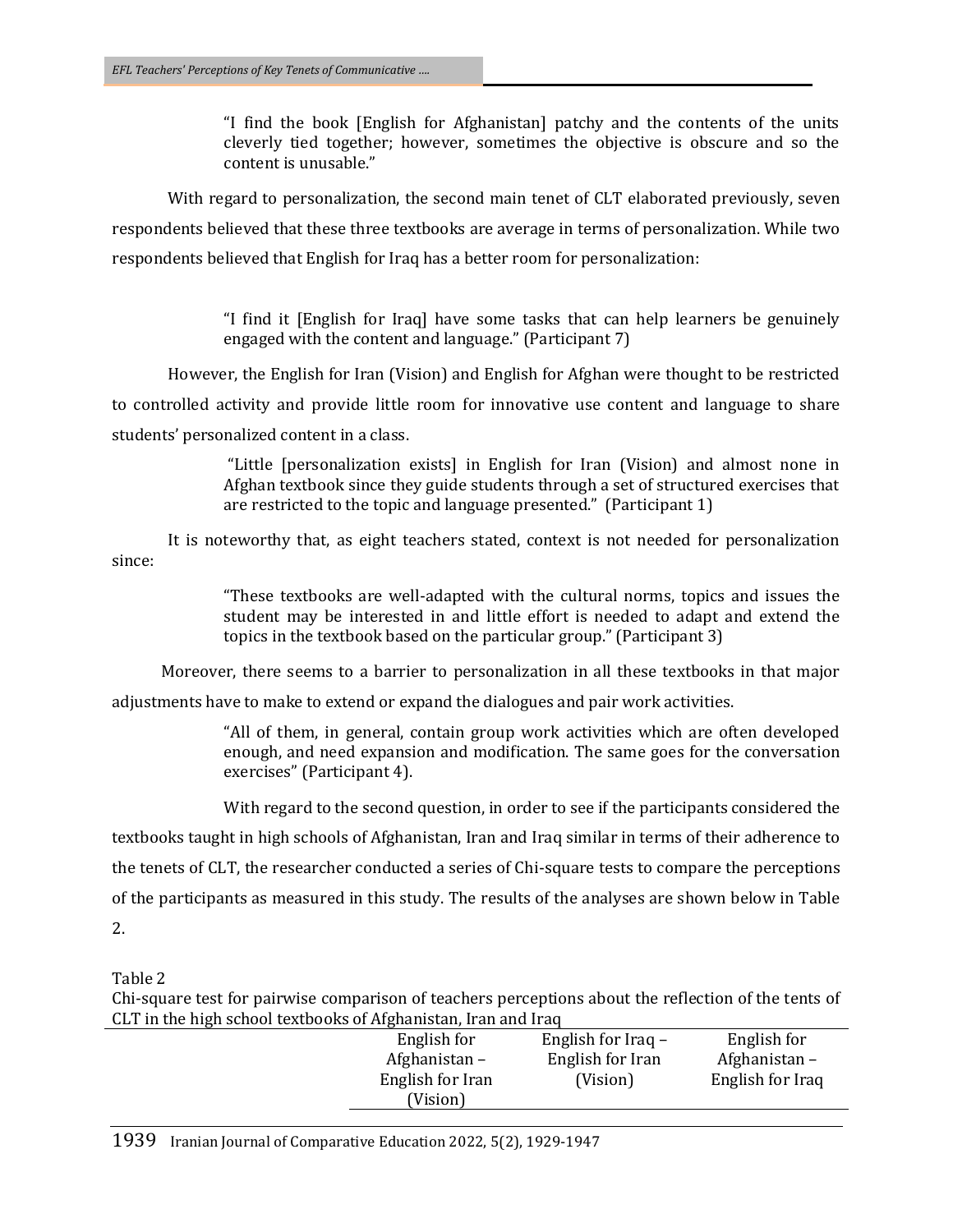*EFL Teachers' Perceptions of Key Tenets of Communicative ….*

| CLT principles                           | $X^2$ | df             | p   | $X^2$ | df             | p   | $X^2$ | df             | p   |
|------------------------------------------|-------|----------------|-----|-------|----------------|-----|-------|----------------|-----|
| 1. Grammatical correctness is            | 2.78  | $\overline{2}$ | .24 | .28   | $\overline{2}$ | .86 | 4.61  | $\overline{2}$ | .09 |
| emphasized in each unit.                 |       |                |     |       |                |     |       |                |     |
| 2. Group work activities are             | 17.95 | $\overline{2}$ | .00 | 25.16 | 2              | .00 | 76.32 | $\overline{2}$ | .00 |
| sufficiently included in each            |       |                |     |       |                |     |       |                |     |
| unit.                                    |       |                |     |       |                |     |       |                |     |
| 3. Grammar is presented as a             | 3.98  | $\overline{2}$ | .13 | 33.10 | $\overline{2}$ | .00 | 55.35 | $\overline{2}$ | .00 |
| means not an end in each unit.           |       |                |     |       |                |     |       |                |     |
| 4. There is an opportunity for           | 9.94  | 2              | .00 | 4.81  | $\overline{2}$ | .08 | 18.50 | 2              | .00 |
| learners to suggest the content          |       |                |     |       |                |     |       |                |     |
| and activities of the lesson.            |       |                |     |       |                |     |       |                |     |
| 5. Learners are encouraged to            | 6.06  | $\overline{2}$ | .04 | 4.70  | $\overline{2}$ | .09 | 18.87 | $\overline{2}$ | .00 |
| take responsibility for their            |       |                |     |       |                |     |       |                |     |
| own learning.                            |       |                |     |       |                |     |       |                |     |
| 6. Opportunities are provided            | 3.25  | 2              | .19 | 6.65  | $\overline{2}$ | .03 | 18.26 | $\overline{2}$ | .00 |
| for teachers' feedback on the            |       |                |     |       |                |     |       |                |     |
| appropriateness.                         |       |                |     |       |                |     |       |                |     |
| 7. The role of teacher as an             | 4.49  | $\overline{2}$ | .10 | 8.60  | $\overline{2}$ | .01 | 22.60 | $\overline{2}$ | .00 |
| "authority" and "instructor" is          |       |                |     |       |                |     |       |                |     |
| not promoted.<br>8. The learner-centered | 8.82  | $\overline{2}$ | .01 | 29.00 | $\overline{2}$ | .00 | 62.34 | $\overline{2}$ |     |
| approach to language teaching            |       |                |     |       |                |     |       |                | .00 |
| is encouraged in every unit.             |       |                |     |       |                |     |       |                |     |
| 9. The content is organized in a         | 1.13  | $\overline{2}$ | .56 | 79.30 | $\overline{2}$ | .00 | 76.81 | $\overline{2}$ | .00 |
| manner which it is impossible            |       |                |     |       |                |     |       |                |     |
| to meet the needs of all in a            |       |                |     |       |                |     |       |                |     |
| large class.                             |       |                |     |       |                |     |       |                |     |
| 10. The content moves beyond             | 11.15 | 2              | .00 | 13.58 | $\overline{2}$ | .00 | 4.30  | $\overline{2}$ | .11 |
| the knowledge of the rules of a          |       |                |     |       |                |     |       |                |     |
| language.                                |       |                |     |       |                |     |       |                |     |
| 11. Group work activities are            | 17.43 | $\overline{2}$ | .00 | 1.97  | $\overline{2}$ | .37 | 8.58  | $\overline{2}$ | ,01 |
| practically presented in each            |       |                |     |       |                |     |       |                |     |
| unit.                                    |       |                |     |       |                |     |       |                |     |
| 12. The teacher needs to have            | 13.93 | 2              | .00 | 7.88  | $\overline{2}$ | .01 | 26.83 | $\overline{2}$ | .00 |
| many different roles while               |       |                |     |       |                |     |       |                |     |
| teaching this textbook.                  |       |                |     |       |                |     |       |                |     |
| 13. Language is presented as a           | 8.76  | 2              | .01 | 25.19 | 2              | .00 | 63.41 | $\overline{2}$ | .00 |
| vehicle for doing something.             |       |                |     |       |                |     |       |                |     |
| 14. Activities such as                   | 20.42 | 2              | .00 | 16.46 | $\overline{2}$ | .00 | 25.64 | $\overline{2}$ | .00 |
| explanations, writing and                |       |                |     |       |                |     |       |                |     |
| examples are not the only role           |       |                |     |       |                |     |       |                |     |
| of the teachers                          |       |                |     |       |                |     |       |                |     |
| 15. Tasks and activities are             | 9.74  | $\overline{2}$ | .00 | 51.19 | 2              | .00 | 47.73 | $\overline{2}$ | .00 |
| based on the students' needs             |       |                |     |       |                |     |       |                |     |
| 16. Small group work can                 | 14.05 | 2              | .00 | 2.17  | 2              | .33 | 9.84  | 2              | .00 |
| replace whole class and formal           |       |                |     |       |                |     |       |                |     |
| instruction predicted in each            |       |                |     |       |                |     |       |                |     |
| unit.                                    |       |                |     |       |                |     |       |                |     |
| 17. Direct instruction in the            | 5.45  | $\overline{2}$ | .06 | 6.40  | 2              | .04 | 19.53 | $\overline{2}$ | .00 |
| rules and terminology of                 |       |                |     |       |                |     |       |                |     |

1940 Iranian Journal of Comparative Education 2022, 5(2), 1929-1947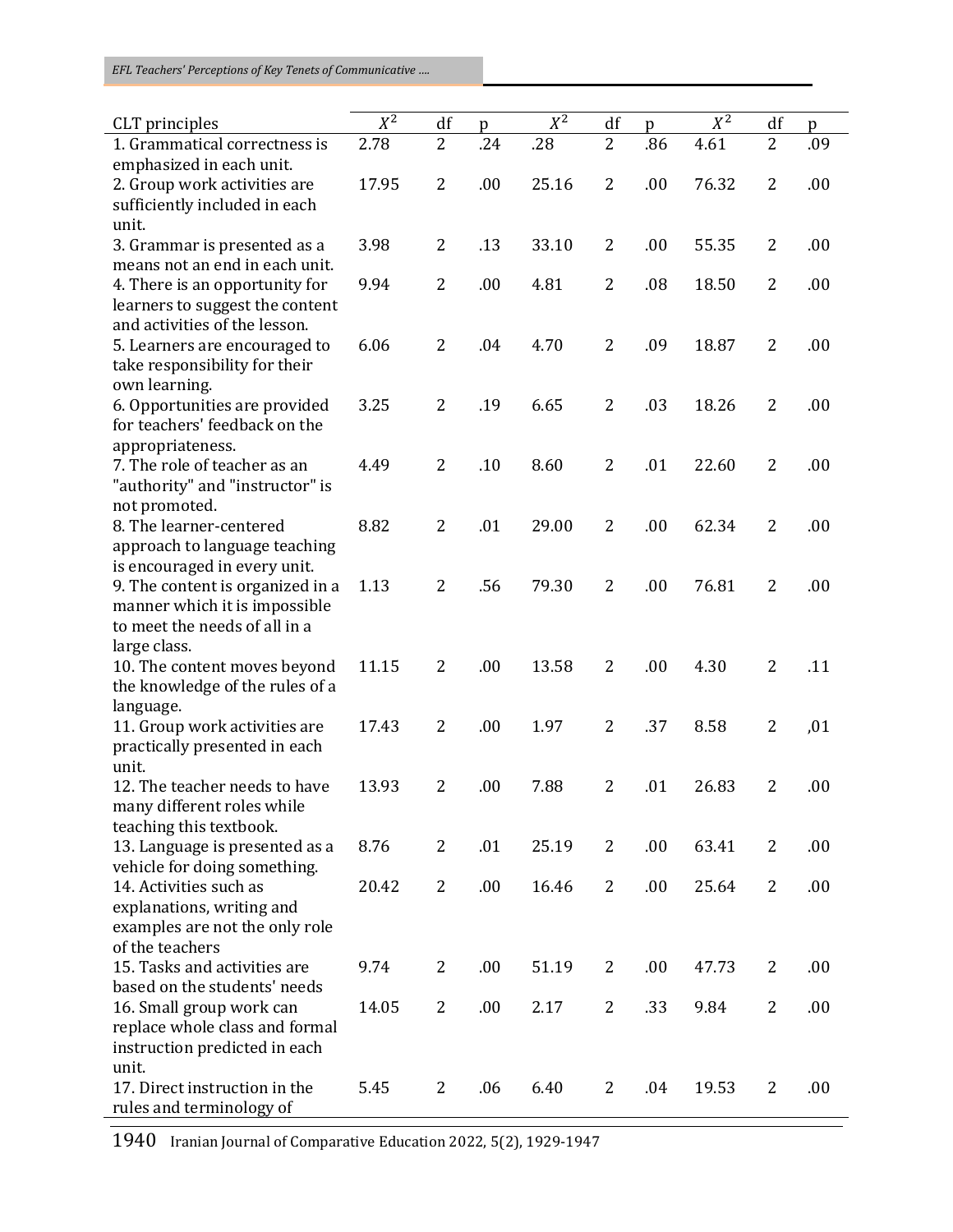| grammar is not emphasized.   |       |               |      |       |   |      |      |     |
|------------------------------|-------|---------------|------|-------|---|------|------|-----|
| 18. The teacher must         | 15.53 | $\mathcal{P}$ | -00- | 25.23 | 2 | -.00 | 1.60 | .44 |
| supplement the textbook with |       |               |      |       |   |      |      |     |
| other materials and tasks.   |       |               |      |       |   |      |      |     |

As shown in Table 2, the Chi-square test results reflected the existing differences between the pairs of textbooks as perceived by the participating teachers. Accordingly, in terms of emphasizing grammatical correctness each unit, the textbooks were perceived to be similar. With regard to the inclusion of group work activities in each unit, English for Iraq was the superior one whereas English for Afghanistan was the poorest. In English for Iran grammar was perceived to be presented as a means not an end in each unit whereas in English for Iran (Vision2) and English for Afghanistan, grammar was presented mostly as an end. In English for Iraq and English for Iran (Vision2), there exist opportunities for learners to suggest the content and activities of the lesson whereas in English for Afghanistan there are significantly fewer chances to do so. Based on the results in Table 2, in English for Iraq and English for Iran (Vision2), learners are encouraged to take responsibility for their own learning but this is not a common approach in English for Afghanistan. While in English for Iraq opportunities are provided for teachers' feedback on the appropriateness, teachers do not have enough chance to do so once teaching English for Iran (Vision2) and English for Afghanistan. Moreover, in English for Afghanistan and English for Iran (Vision2), the role of teacher as an "authority" and "instructor" is promoted more strongly than English for Iraq which violates the communicativeness of the textbook.

English for Iraq is the most successful of these three textbooks in terms of promoting learner-centered in language teaching in every unit whereas English for Iran (Vision2) was perceived to be in the second rank. In English for Afghanistan the content is organized in a way that is relatively impossible to meet the needs of all in a large class. According to the results in Table 2, English for Iran (Vision2) also relatively suffers from the same problem in comparison to English for Iraq. Based on the participants' perceptions it can be argued that the content of both English for Afghanistan and English for Iraq moves beyond the knowledge of the rules of a language whereas this was not perceived to be true for English for Iran (Vision2). In terms of the practicality of group work activities in each unit English for Iraq and English for Iran (Vision2) were found to be similar and superior to English for Afghanistan. Moreover, English for Iraq was found to be the most demanding textbook in this study in terms of the variety of roles a teacher needs to have while teaching this textbook; English for Iran (Vision2) and English for Afghanistan were ranked second and third, respectively.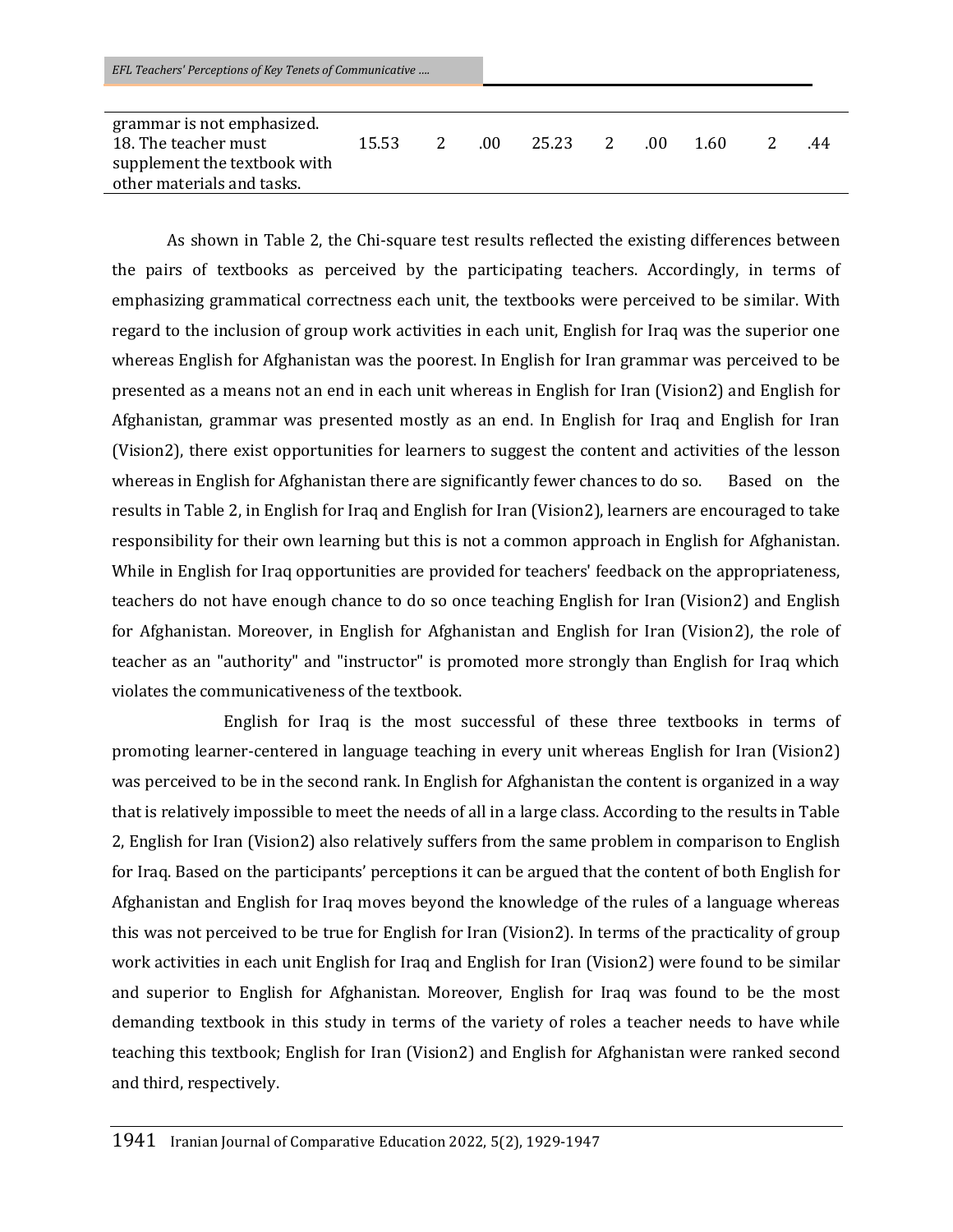In terms of presenting language as a vehicle for doing something, English for Iraq was considered to have the richest content whereas English for Afghanistan had the poorest. Furthermore, in English for Iraq in comparison with other two textbooks, contains the most activities such as explanations, writing and examples which are not the only role of the teachers to cover them. In this regard, English for Afghanistan is the poorest of these textbooks. Similarly, English for Iraq has the richest content in terms of meeting students' needs. Accordingly, English for Iran (Vision2) and English for Afghanistan are in the second and third ranks, respectively. However, English for Iraq and English for Iran (Vision2) are significantly similar in terms of the possibility of replacing whole class and formal instruction predicted in each unit by small group activities whereas English for Afghanistan does not provide such an opportunity. In English for Iran (Vision2) and English for Afghanistan direct instruction of grammar rules and terminology of grammar is well-emphasized whereas in English for Iraq, it is not considered as important. Unlike English for Iran (Vision2), English for Afghanistan and English for Iraq are perceived to be comprehensive enough in terms of their content so that the teacher does not need to supplement the textbook with other materials and tasks of his own or supplementary sources.

All in all, with regard to the six main tenets of CLT examined in this study, it can be concluded that English for Iraq and English for Iran (Vision2) are comparable in terms of group work and both of them are richer than English for Afghanistan. Moreover, in English for Iran (Vision2) and English for Afghanistan both tend to present grammar according to PPP approach than communicative approach to ELT and are both more teacher centered than English for Iraq once supporting fewer teacher roles. Last but not least, in terms of learner roles, English for Iraq has the richest content, especially, when it comes to meeting learners' needs.

## **4. Discussion**

This enquiry was taken on based on the belief that high school textbooks are problematic to be used for communicative language teaching, irrespective of how strongly they claim to be so. The survey of the participants' perceptions indicated that such an assumption is true. The three high school textbooks surveyed in this study were shown to inherit serious difficulties and limitations in terms of meeting the tenets of CLT. Especially, English for Iran (Vision2) and English for Afghan were a little more hopeless than English for Iraq, if learner engagement opportunities and teacher roles are considered.

Although these textbooks meet the contextual values and norms of an Islamic society, they may inherit some flaws hindering the implementation of CLT principles since they shape the basic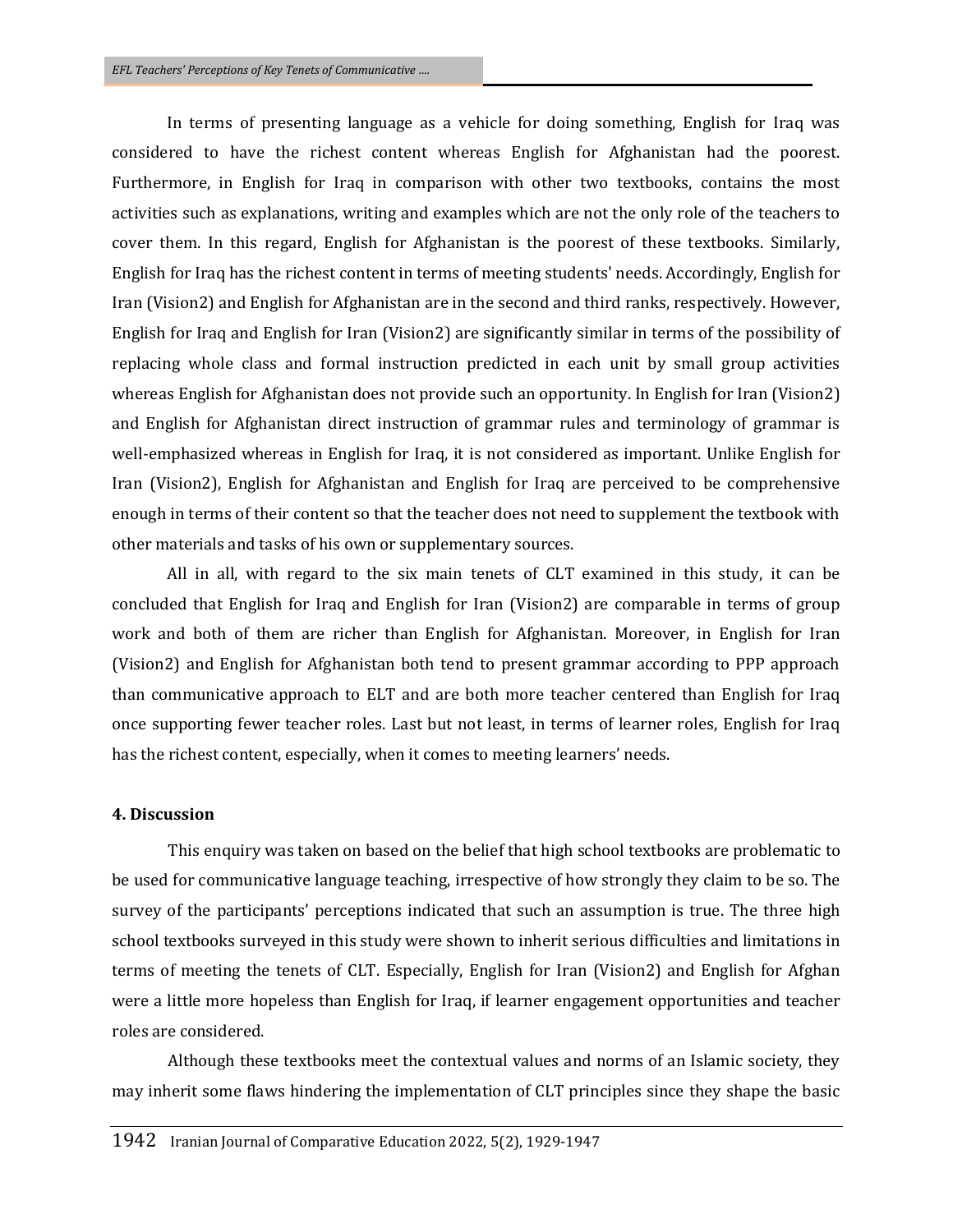program for teaching-learning content in high schools. The main drawback of these textbooks, especially English for Afghan and English for Iran (Vision2) was that their content was strictly structured so that little room is left for engaging learner's interest and immediate needs. Such content is minimally flexible and adaptive so that leaves no room for a more-or-less in-process instruction (Chan, 2021).

A further noticeable difference exists among the textbooks in terms of the extent to which controlled non-productive activities can hinder the implementation of the tenets of CLT in these textbooks. A more positive evaluation of English for Iraq in comparison to English for Iran (Vision2) and English for Afghanistan, it can be argued that the more controlled and structured are the activities, the lower the possibility of applying CLT principles, no matter to what extent the content meets the contextual values and learners interest. This especially pertains to the actual needs of the learners (Rahman et al., 2018). Although the existence of such activities cannot be blamed since such textbooks need to meet the conditions of low-level students, there is a need to include a more challenging and freer activities to account for the needs of high-level learners as well. If the logic is to employ controlled practice for high school classrooms where students have imperfect English language ability and/or L2 motivation, or for those who need to be spoon-fed, there can be a counter argument in favor of the students who have higher language ability and are not going to waste their time re-studying the "old" and "simple" content. However, as Ellis (1988) pointed out, even the existence of such controlled activities is prone to criticism.

Not only are controlled activities inadequate for meaningful communicative activity, but they also are insufficient practicing appropriate language and scaffolding (Thornbury 1999). As stated by the respondents, these textbooks, especially, English for Afghanistan and English for Iran (Vision) lack sufficient modeling or explicit guidelines on appropriacy so that students can benefit. In addition, these activities, as Swan (1985) warns, do not have any (information) gap to motivate further interaction and negotiation of meaning. Similarly, the textbooks, especially Iranian and Afghan one, are infertile in terms of the chances for personalization, and, thus, the potential for learner investment (Allwright, 1982).

Limited personalization, seen as a form of self-expression activities in these textbooks, except English for Iraq, deteriorates the focus on meaning and hinders students from generating their own language. This consequently demotivates students to participate in communicative activities (Edwards et al., 1994; McDonough & Shaw, 1993; Rahman & Pandian, 2018) to produces their own ideas, discourse models, and lexical items (Miura 1997).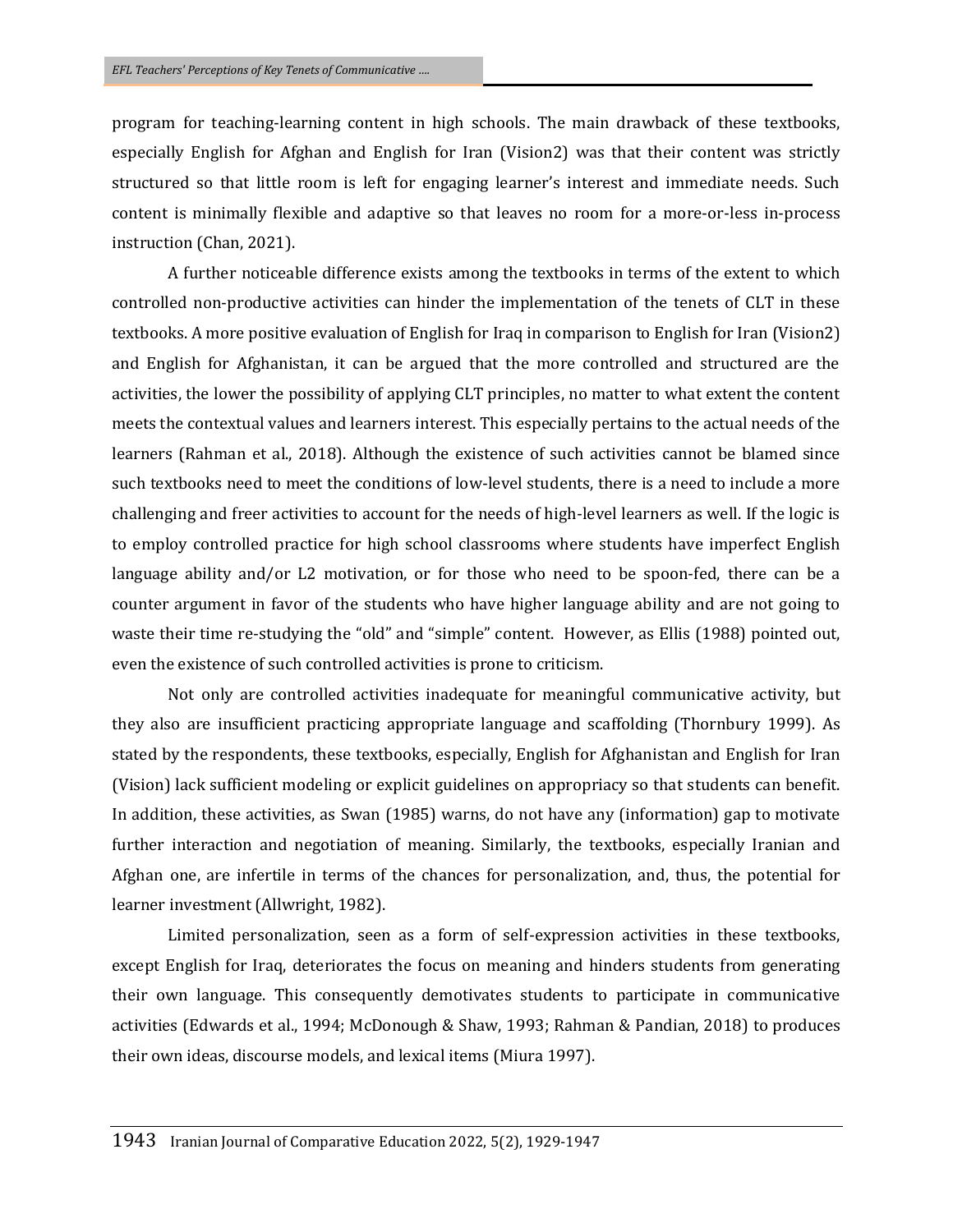All these textbooks were claimed to provide communicative and interactive tasks; this, however, was partially affirmed by the participants of this study. These textbooks seem to work against personalization, content adaptation and meaningful presentation of content leading to a deprived content suppressing learner engagement and investment (Wei et al., 2018). This may be due to the fact that content of these high school textbooks are pseudo-communicative and are basically presented according to PPP model which is deficient in terms of offering productive activities. This pseudo-communicativeness may result from the false belief that implementing a notional functional syllabus equals CLT content; however "the methodology which realizes a notional-functional syllabus may be a presentation methodology which involves virtually nothing in the way of genuine communication" (Willis, 1990, p. 57).

In terms of meaningfulness of content, especially in English for Afghanistan and English for Iran (Vision), due to the fact that the language is pre-determined and is focused on usage than use (Richards & Rodgers, 2001), little room for implementation of CLT principles are left. Accordingly, lack of authentic communicative restricts expression, interpretation, and negotiation and, thus, hinders the development of "primary abilities within any target competence" (Hall & Hewings, 2001, p. 12).

#### **5. Conclusion**

 The purpose of this study was mainly to evaluate the high school textbooks of English as a foreign language in Iran and two other neighbor countries which share the same religious and cultural values. In order to so perceptions of 50 EFL teachers were drawn upon through devising a comparative mixed method approach to have a better view of the extent to which the tenets of communicative language teaching have been applied to their content. The showed that the textbooks the Iranian textbook, English for Iran (Vision2), and Afghan textbook, English for Afghanistan, were comparable in terms of their drawbacks, i.e. implementing group work, teacher roles and learner roles. Nevertheless, English for Iran (Vision2) was generally perceived to be little superior to English for Afghanistan in these regards. English for Iraq, however, was perceived to be well-developed in terms of implementing the tenets of CLT, especially in terms of adaptability, and personalization. It also is worth mentioning that the Iraqi high school textbook enjoyed a better potential for meeting various learner needs, implementing learner-centered activities and encouraging various teacher roles. Since, in comparison to other two textbooks, it avoided as "global" or "one-size-fits-all" perspective (Dubin & Olshtain, 1986).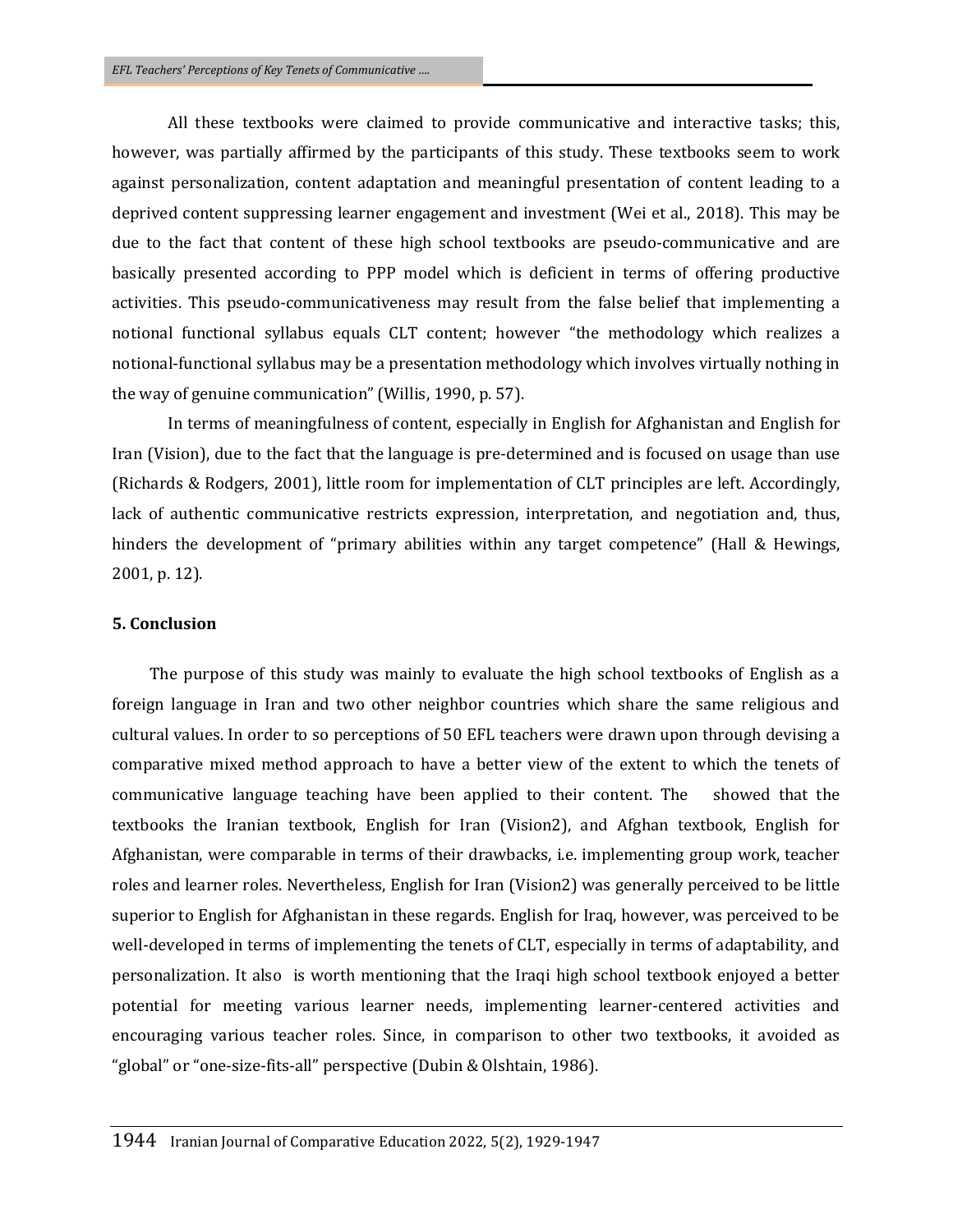It can be argued that the major reason behind the deficient presentation of CLT principles in these textbooks is their adherence to PPP methodology promoting a pre-determined procedural organization of content. It seems that the authors of these textbooks assumed that the teachers going to teach the content are not experienced enough to handle a "truly" communicative content and/or the learners are not proficient enough to engage in communicative activities and interact in a class. Accordingly, they tried to compromise between CLT principles and PPP methodology to produce a "user-friendly" content fitting the high school context of their home countries. However, these pre-packaged global materials, as perceived by the participants of this study, guide the classes to non-communicative activities and limits context-based methodological adjustments of content and local alternative adaptation.

Since these textbooks are deprived of authentically communicative interaction, it is suggested that modifications are made or supplementary material is provided to these textbooks so that a the constraints posed by the pre-determined and formulaic content are abandoned in favor of an emergent communicative promoting a unpredictable use and uptake ( Lightbown & Spada, 2001) and learning outcomes (Long, 1988).

In other words, it is suggested that major revisions are made in English for Afghanistan and English for Iran (Vision2), so that the content is open to both teacher investment, making necessary contextual adaptations, especially in terms of teaching method, and learner investment, in terms of providing opportunities for meaningful interaction and personalization of the content. The core concept and suggestion, then, would be a preparation of a revisable content which help high school teachers to fit the content to appropriate method once promoting authentic, pragmatic, functional use of language for communicative purposes (Brown, 2001).

### **References**

Allwright, R. (1982). What Do We Want Teaching Materials For? *ELT Journal, 36(1)*, 5-18.

- Beiki, M., & Gharaguzlu, N. (2017). The Analysis of Iranian English School Text Book: A CDA Study Based on Norman Fairclough's 1989 Model. *International Journal of Humanities and Cultural Studies, 4*(1), 55-67.
- Bell, J. (2010). *Doing Your Research Project Maidenhead*. Oxford: Open University Press.
- Brown, H.D. (2000). *Principles of Language Learning and Teaching*. New York: Addison Wesley Longman, Inc.
- Brown, H.D. (2001). T*eaching by Principles: An Interactive Approach to Language Pedagogy*. New York: Addison Wesley Longman, Inc.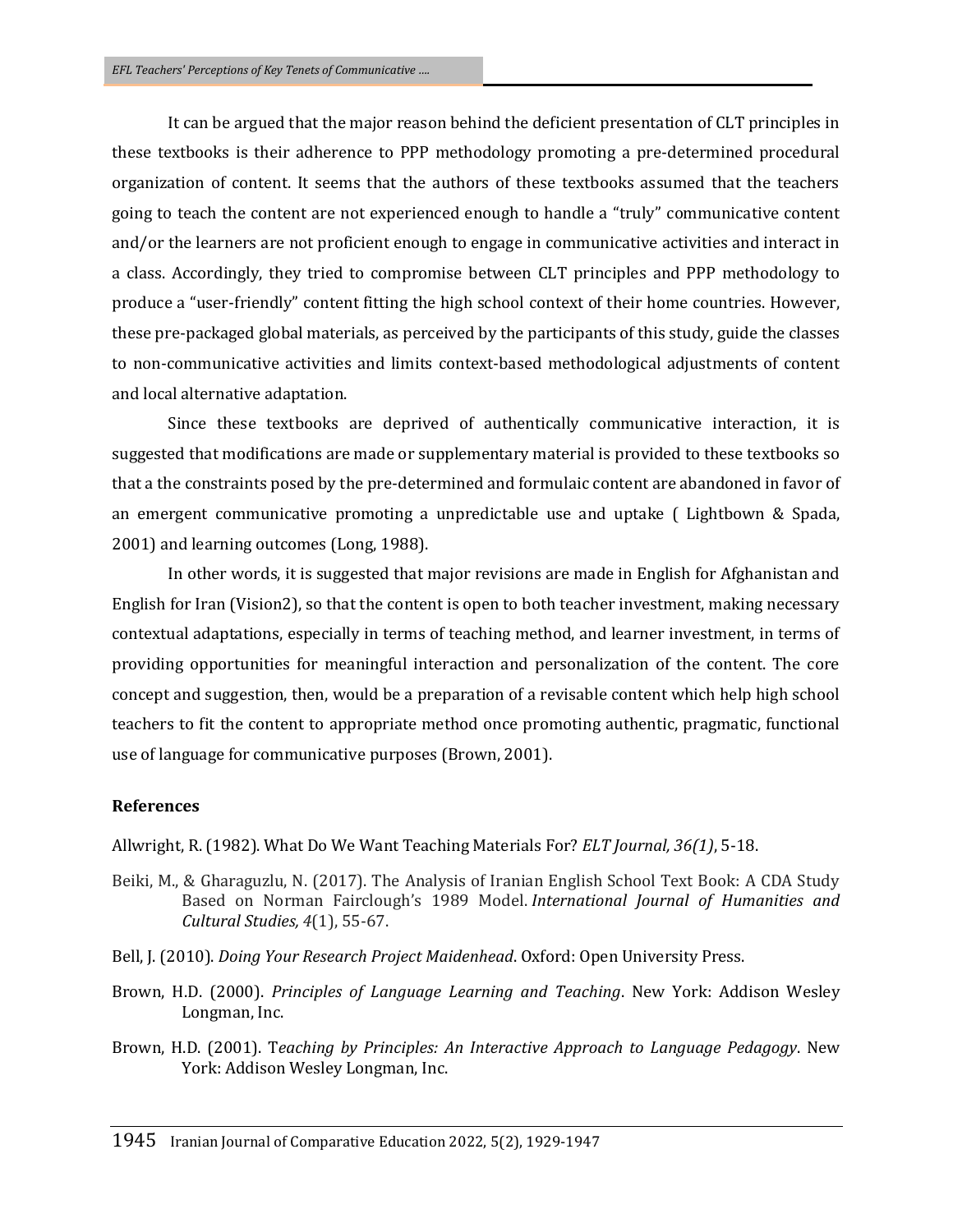- Chan, J. Y. H. (2021). Four decades of ELT development in Hong Kong: Impact of global theories on the changing curricula and textbooks. *Language Teaching Research*, *25*(5), 729-753.
- Cunningsworth, A. (1995). *Choosing Your Course book.* Oxford: Heinemann.
- Dornyei, Z. (2010). *Questionnaires in Second Language Research*. New York: Routledge.
- Dubin, F. and Olshtain, E. (1986). *Course Design: Developing Programs and Materials for Language Learning*. New York: Cambridge University Press.
- Edge, J. (1996). Cross‐cultural paradoxes in a profession of values. *Tesol Quarterly, 30*(1), 9-30.
- Ellis, R. (1988). The Role of Practice in Classroom Language Learning. *AILA Review 5*(3), 20-39.
- Goodarzi, A., & Weisi, H. (2020). Deconstruction of Cultural, Racial and Gender Dominance in Iranian Senior High School EFL Textbooks. *International Journal of Foreign Language Teaching and Research*, *8*(32), 11-20.
- Hall, D. and Hewings, D. (2001). *Innovation in English Language Teaching*. London: Routledge.
- Haycroft, J. (1998). *An Introduction to English Language Teaching.* New York: Longman.
- Holliday, A. (1994). *Appropriate Methodology and Social Context Cambridge*: Cambridge University Press.
- Kachru, B. B. (1986). *The alchemy of English: The spread, functions, and models of non-native Englishes*, University of Illinois Press.
- Khodabandeh, F., & Mombini, R. (2018). Iranian EFL teachers' and students' perceptions towards the first grade high school English textbook (Vision1). *Journal of English Language Pedagogy and Practice*, *11*(22), 141-167.
- Kvale, S. (1996). *Interviews: An Introduction to Qualitative Research Interviewing.* Thousand Oaks: SAGE Publications, Inc.
- Lee, J. and Van Patten, B. (1995). *Making Communicative Language Teaching*. New York: McGraw-Hill.
- Lightbown, P. and Spada, N. (2006). *How Languages are learned*. Oxford: Oxford University Press.
- Litz, D. (2005). Textbook Evaluation and ELT Management: A South Korean Case Study. *Asian EFL Journal, 21*(2), 25-37.
- Long, M. (1988). Instructed Interlanguage Development. In Beebe, L. (ed.) *Issues in Second Language Acquisition: Multiple Perspectives*. New York: Newbury House.
- McDonough, J. and Shaw, C. (1997). *Materials and methods in ELT*. Oxford: Blackwell.
- Nunan, D. (1991). Communicative Tasks and The Language Curriculum. *TESOL Quarterly 25*(4), 279-295.
- O'Neill, R. (1982). Why Use Textbooks*? ELT Journal*, *36*(2), 104-111.